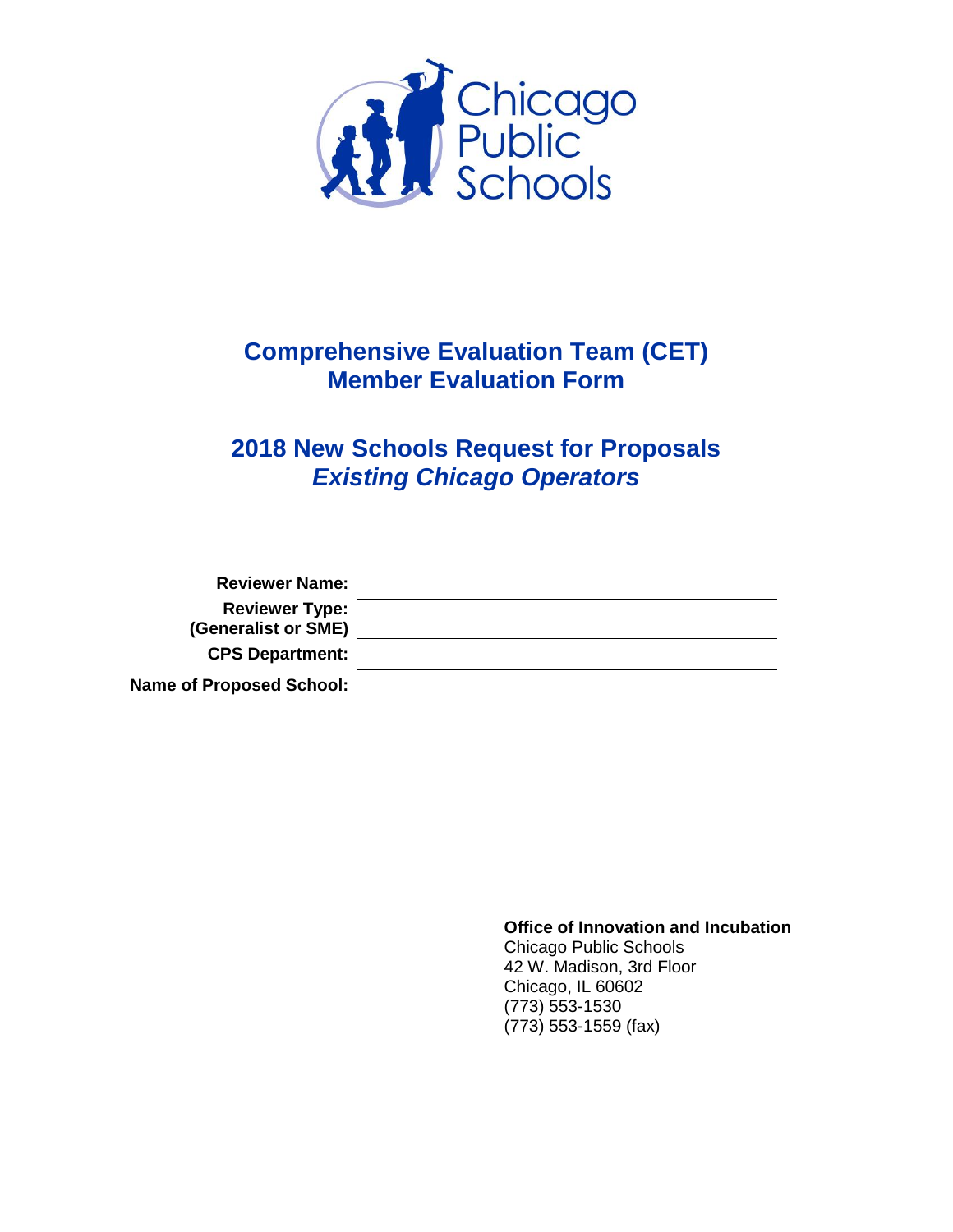#### **INTRODUCTION**

Thank you for dedicating your time, effort, and expertise to help review proposals for new charter and contract schools submitted in response to the annual New Schools Request for Proposals (RFP). Through your participation as a member of the Comprehensive Evaluation Team (CET) assigned to review this proposal, you will play an integral role in helping to determine final recommendations for new school proposals. The applicants that meet the standards identified in the RFP and demonstrate the capacity to open and manage a highquality school that will prepare students for success in college, career, and life can be recommended for approval.

### **EVALUATION STANDARDS & RATINGS**

This evaluation form includes the evaluation criteria used to rate the quality of the proposal response for your assigned sections. Rate each evaluation criterion as "meets," "partially meets," or "does not meet" the standard according to the following guidelines:

**Meets the Standard:** The applicant's response reflects a thorough understanding of key issues and demonstrates the design team's capacity to implement its plan. It addresses the topics with specific and accurate information, aligns with the mission and goals of the school, and presents a clear, realistic picture of how the school expects to operate.

**Partially Meets the Standard:** The response meets the criteria in many respects, but lacks detail and/or requires additional information in one or more areas.

**Does Not Meet the Standard:** The response demonstrates that the design team does not possess capacity to implement its plan. The response is significantly incomplete, lacks meaningful detail or otherwise raises significant concerns about the viability of the plan or the applicant's ability to carry it out.

High quality proposal responses will include all or most of the characteristics listed underneath the evaluation criterion.

#### **SUPPORTING EVIDENCE**

For each section you are assigned, provide evidence, notes, and findings from the proposal that reflect on the criterion identified in the column on the left. Please include findings and notes that enabled you to determine whether an applicant has "Met" or "Not Met" each criterion that you have evaluated. An applicant may meet certain criteria, but still present some concerns or questions about their understanding, capacity, or plan, relative to those criterion. All evidence provided, regardless of particular criterion or overall section ratings (Meets, Partially Meets, and Does Not Meet the Standard) will be used to develop a final Recommendation Report. This Recommendation Report will explain the rationale for the CET's rating of each section.

When citing evidence from the proposal, include page numbers for easy reference.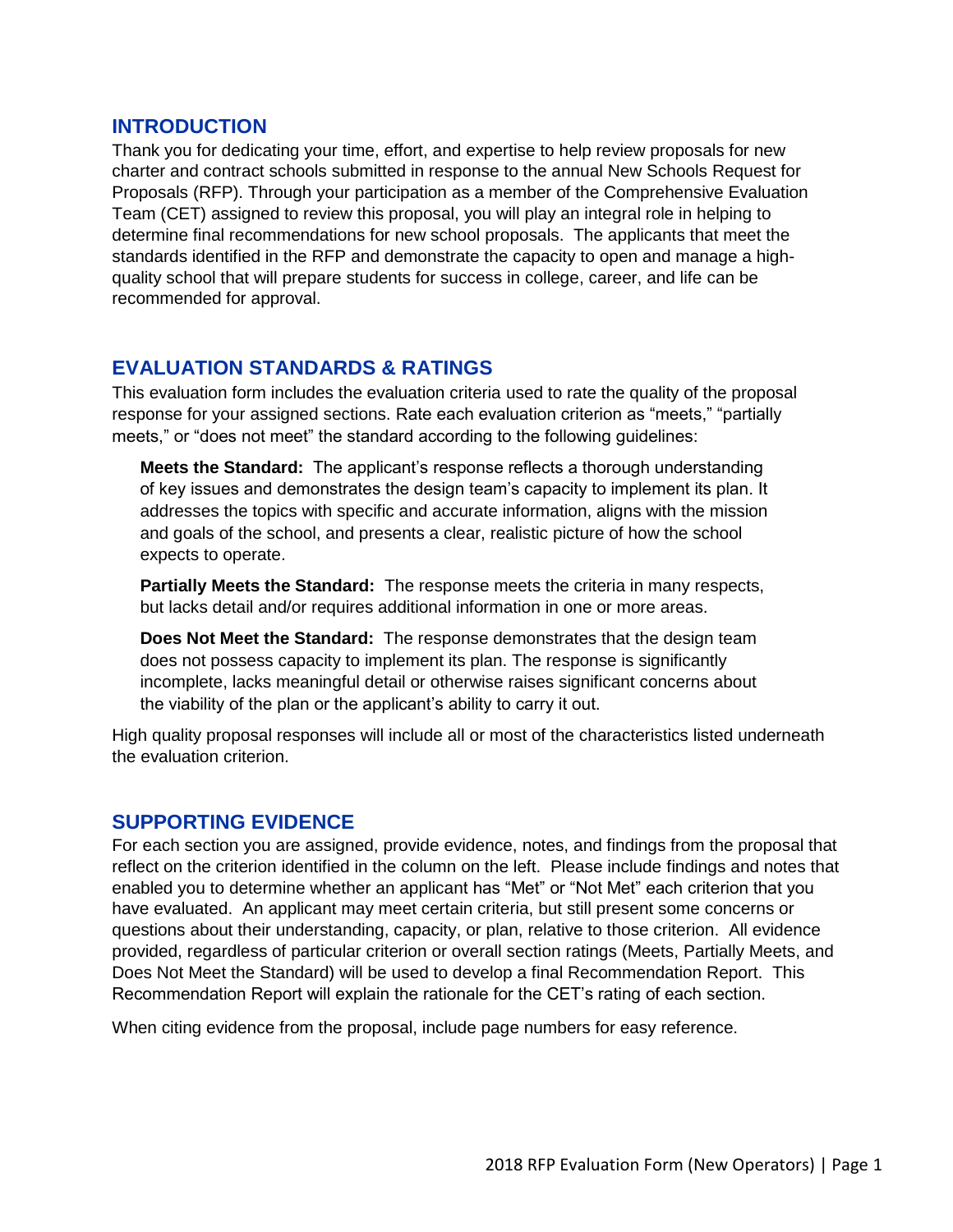# Domain 1: Parent and Community Engagement and Support

Key Question: Has the applicant conducted robust engagement and garnered authentic parent and community support, establishing a strong foundation for opening and operating a school with engaged and empowered families and communities?

# **1.1 Community Overview**

The applicant has sought to understand the characteristics, background, and history of the students, families, and communities it would serve if approved to open.

**Rating:**

 $\square$  Meets the Standard

 $\square$  Partially Meets the Standard

 $\square$  Does Not Meet the Standard

| <b>Met</b> | <b>Not</b><br><b>Met</b> | <b>Criteria</b>                                                                                                                                                                                                                                                                                                                                        | <b>Findings, Notes, Questions</b><br>(please provide page numbers for reference) |
|------------|--------------------------|--------------------------------------------------------------------------------------------------------------------------------------------------------------------------------------------------------------------------------------------------------------------------------------------------------------------------------------------------------|----------------------------------------------------------------------------------|
|            | П                        | Identified possible location(s) for the<br>proposed school(s)                                                                                                                                                                                                                                                                                          |                                                                                  |
| ΙI         | П                        | Identified communit(ies) where the school<br>intends to focus recruitment efforts and/or<br>the neighborhoods from which the<br>applicant anticipates most students will<br>enroll                                                                                                                                                                     |                                                                                  |
|            | ΙI                       | An accurate description of the<br>demographics of the proposed school's<br>community and targeted student<br>population                                                                                                                                                                                                                                |                                                                                  |
|            | П                        | A comprehensive but concise<br>demographic and historical overview of the<br>targeted communit(ies), which includes<br>key events from at least the last few<br>decades and the major political, economic,<br>educational, demographic, and/or<br>community-specific trends that are<br>important to understand when seeking to<br>serve the community |                                                                                  |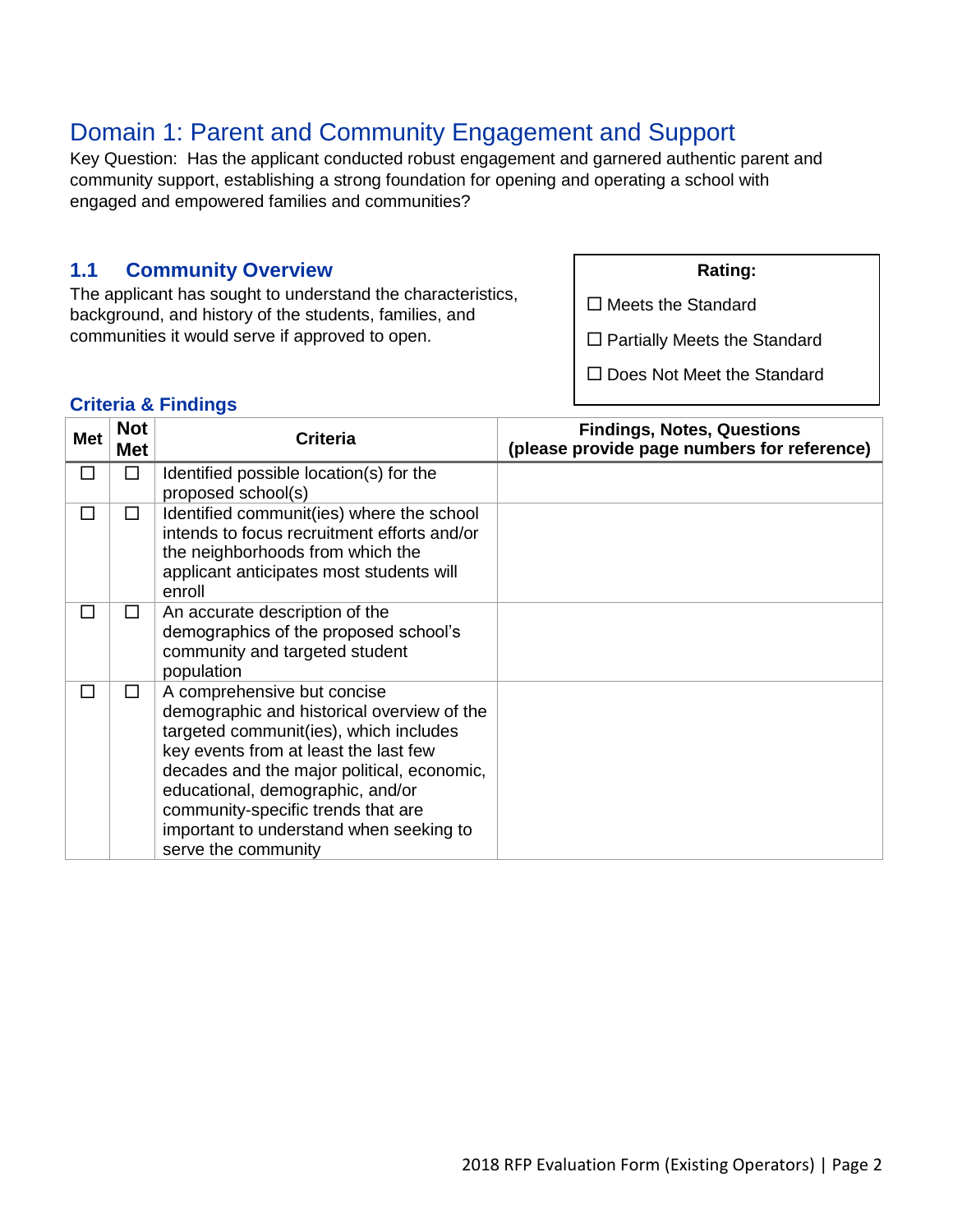# **1.2 Facilities**

**Criteria & Findings**

The proposed facility option(s) reflect identified space requirements and are viable and available in the proposed opening timeline.

## **Rating:**

 $\square$  Meets the Standard

□ Partially Meets the Standard

| <b>Met</b> | <b>Not</b><br><b>Met</b> | <b>Criteria</b>                                                                            | <b>Findings, Notes, Questions</b><br>(please provide page numbers for reference) |
|------------|--------------------------|--------------------------------------------------------------------------------------------|----------------------------------------------------------------------------------|
| $\Box$     | $\Box$                   | Identified space requirements that<br>adequately address the programmatic and              |                                                                                  |
|            |                          | operational needs of the school, including                                                 |                                                                                  |
|            |                          | any proposed growth                                                                        |                                                                                  |
| $\Box$     | $\Box$                   | An explanation of how the proposed                                                         |                                                                                  |
|            |                          | facilities reflect the identified space                                                    |                                                                                  |
|            |                          | requirements (as evidenced by an                                                           |                                                                                  |
|            |                          | adequate number of classrooms,                                                             |                                                                                  |
|            |                          | specialized spaces, and administrative                                                     |                                                                                  |
|            |                          | spaces) and are viable and available in the                                                |                                                                                  |
|            |                          | proposed opening timeline                                                                  |                                                                                  |
| □          | $\Box$                   | A facilities plan that includes a cost                                                     |                                                                                  |
|            |                          | estimate for each location, evidence of<br>interest from each facility's owner(s), and     |                                                                                  |
|            |                          | clearly articulates a plan for completing                                                  |                                                                                  |
|            |                          | necessary renovations, including:                                                          |                                                                                  |
|            |                          | Construction estimates and timelines,                                                      |                                                                                  |
|            |                          | potential funding sources, and                                                             |                                                                                  |
|            |                          | plans to achieve ADA compliance                                                            |                                                                                  |
| $\Box$     | $\Box$                   | A plan to appropriately address any risks                                                  |                                                                                  |
|            |                          | associated with the proposed sites                                                         |                                                                                  |
| $\Box$     | $\Box$                   | A clear timeline for securing one of two                                                   |                                                                                  |
|            |                          | viable and available independent facilities,                                               |                                                                                  |
|            |                          | or one fully secured facility, that will                                                   |                                                                                  |
|            |                          | feasibly permit school use in time for the                                                 |                                                                                  |
|            |                          | school's opening                                                                           |                                                                                  |
| $\Box$     | $\Box$                   | If the proposed site(s) will not accommodate                                               |                                                                                  |
|            |                          | the projected space needs throughout the                                                   |                                                                                  |
|            |                          | entire five-year period of the contract. A<br>reasonable facility plan to meet space needs |                                                                                  |
|            |                          | thereafter, including a discussion of risks and                                            |                                                                                  |
|            |                          | contingency plans                                                                          |                                                                                  |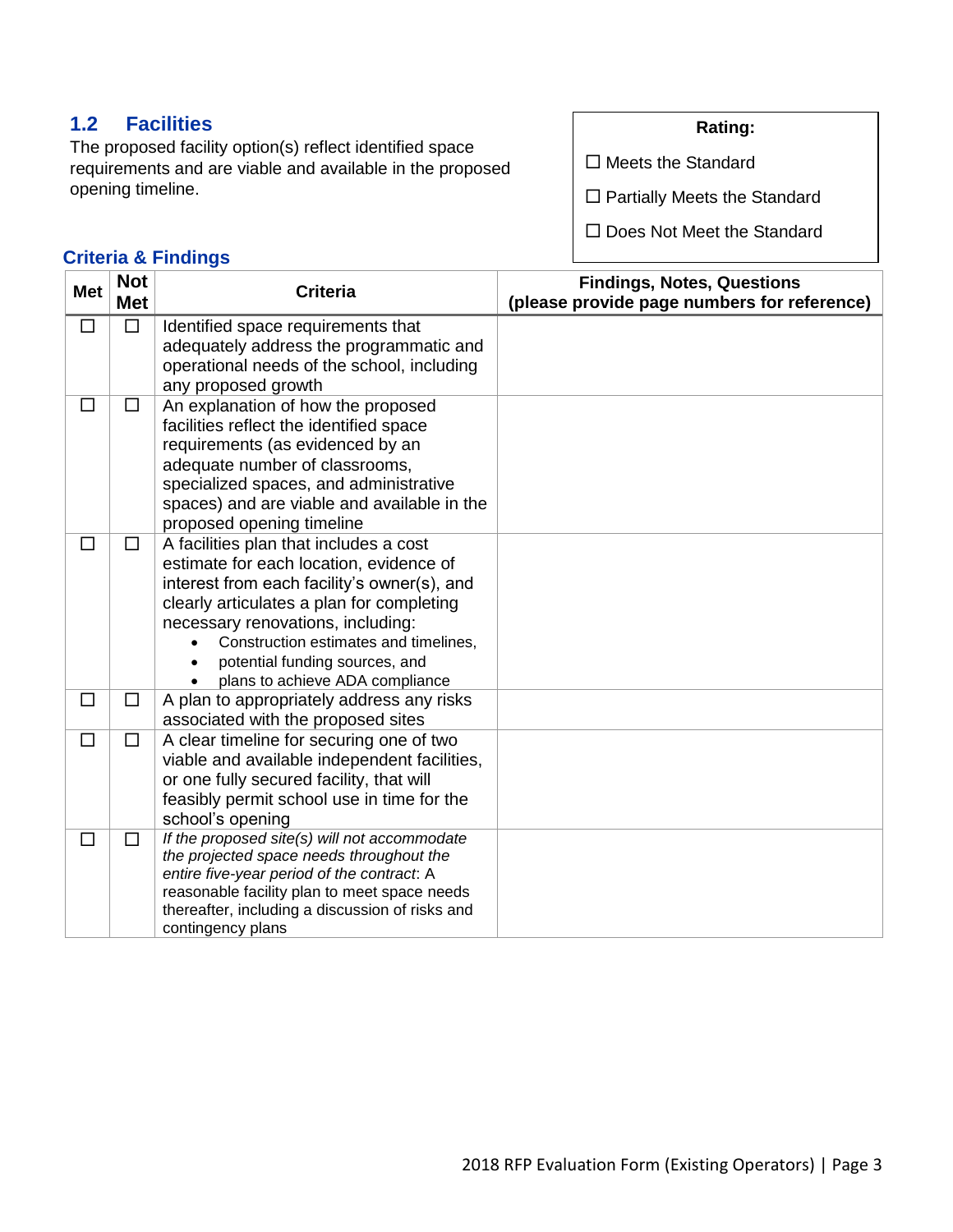# **1.3 Community Outreach**

The proposal presents a compelling rationale for why the proposed school(s) are a good fit for the targeted communit(ies) and will effectively serve the targeted student population(s).

### **Criteria & Findings**

**Rating:**

 $\square$  Meets the Standard

 $\square$  Partially Meets the Standard

| <b>Met</b> | <b>Not</b><br><b>Met</b> | <b>Criteria</b>                                                                                                                                                                                                          | <b>Findings, Notes, Questions</b><br>(please provide page numbers for reference) |
|------------|--------------------------|--------------------------------------------------------------------------------------------------------------------------------------------------------------------------------------------------------------------------|----------------------------------------------------------------------------------|
| $\Box$     | $\Box$                   | Members of the design team with strong<br>existing ties to the community                                                                                                                                                 |                                                                                  |
| $\Box$     | $\Box$                   | Evidence that the applicant conducted<br>significant, authentic outreach in the<br>targeted communit(ies) to inform and seek<br>community input about the application,<br>including:                                     |                                                                                  |
| □          | $\Box$                   | Evidence that the design team participated<br>in various meetings, events, and/or<br>volunteer opportunities to become more<br>familiar with the targeted community and<br>develop an outreach plan                      |                                                                                  |
| $\Box$     | $\Box$                   | Documentation of meetings that the<br>$\bullet$<br>design team held with key community<br>organizations, businesses, and leaders                                                                                         |                                                                                  |
| $\Box$     | $\Box$                   | Documentation that community residents<br>attended at least one community meeting<br>hosted by the applicant, with a discussion<br>of the feedback received for the proposed<br>school                                   |                                                                                  |
| $\Box$     | $\Box$                   | A discussion of what community members<br>identify as the existing assets and needs<br>of the targeted communit(ies) and how the<br>proposed school would build on these<br>assets and help meet identified needs        |                                                                                  |
| $\Box$     | $\Box$                   | Evidence that the design team involved<br>the community in developing an<br>educational vision for the proposed school<br>or, alternatively, adapting the existing<br>model to meet the unique needs of the<br>community |                                                                                  |
| $\Box$     | $\Box$                   | An outline or table describing key pieces of<br>feedback received from community<br>members with an explanation of which<br>were incorporated into plans for the<br>proposed school or not, and why                      |                                                                                  |
| $\Box$     | $\Box$                   | A convincing rationale for why the<br>proposed school is a good fit for the<br>communit(ies)                                                                                                                             |                                                                                  |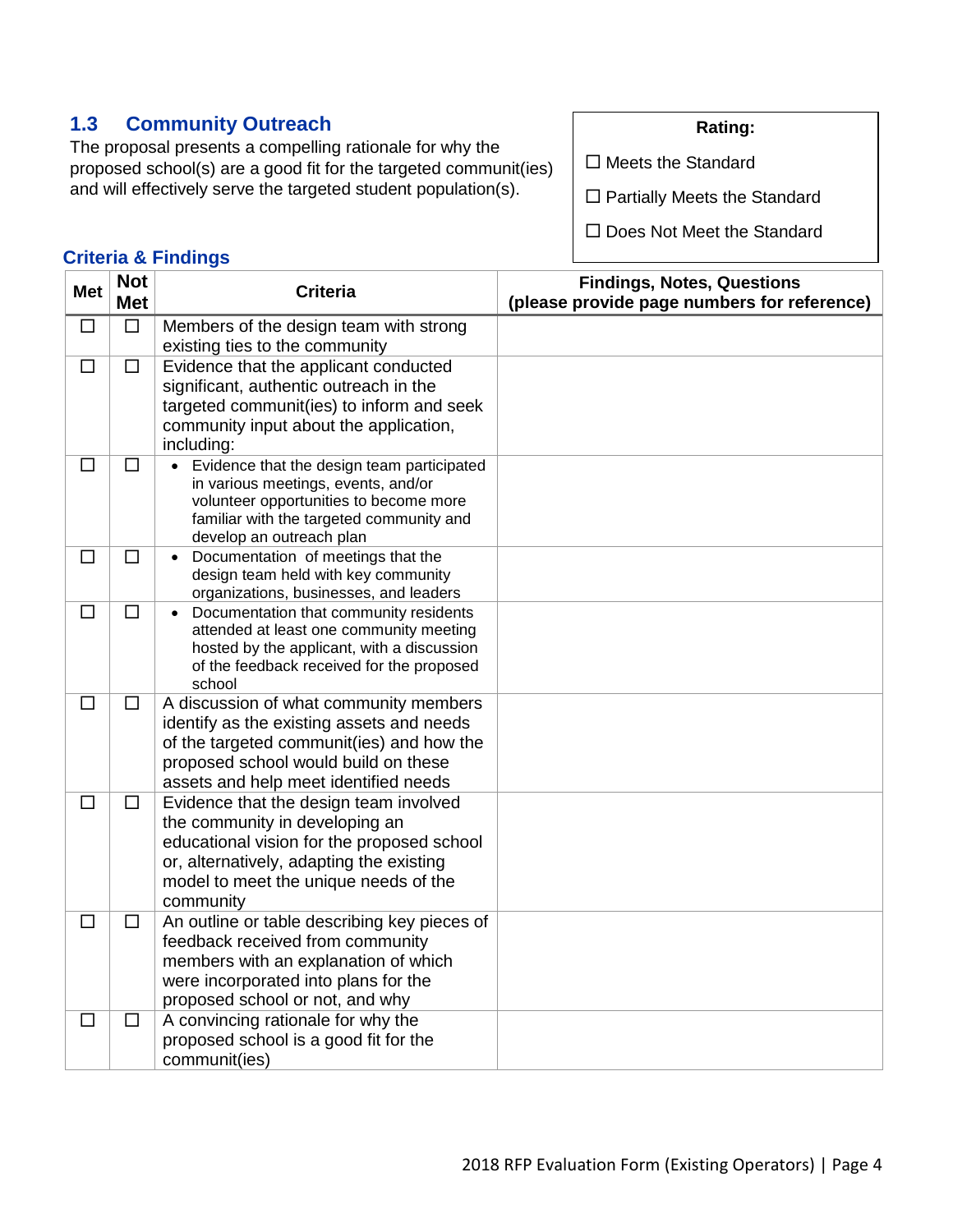# **1.4 Community and Family Support**

The applicant has demonstrated that there is sufficient student demand to meet enrollment targets and community support for the proposed school.

#### **Rating:**

 $\square$  Meets the Standard

 $\square$  Partially Meets the Standard

□ Does Not Meet the Standard

| <b>Met</b> | <b>Not</b><br><b>Met</b> | <b>Criteria</b>                                                                                                                                                                                                                | <b>Findings, Notes, Questions</b><br>(please provide page numbers for reference) |
|------------|--------------------------|--------------------------------------------------------------------------------------------------------------------------------------------------------------------------------------------------------------------------------|----------------------------------------------------------------------------------|
| □          | $\Box$                   | Evidence that collectively presents a<br>compelling case that students will choose to<br>attend the school and the school will meet<br>enrollment targets, including:                                                          |                                                                                  |
| $\Box$     | $\Box$                   | A sufficient number of letters of intent to<br>enroll for age-eligible children to comprise<br>at least half of the first-year enrollment<br>capacity                                                                          |                                                                                  |
| $\Box$     | $\Box$                   | Personalized letters outlining why<br>$\bullet$<br>parents/guardians believe the school<br>would be a good fit for their child                                                                                                 |                                                                                  |
| $\Box$     | $\Box$                   | Evidence that the community understands and<br>supports the school opening in its community,<br>which may include:                                                                                                             |                                                                                  |
| $\Box$     | $\Box$                   | A description of some of the key<br>supporters and champions of the proposed<br>school in the neighborhood                                                                                                                     |                                                                                  |
| $\Box$     | $\Box$                   | Letters of support from community-based<br>organizations, businesses, leaders,<br>elected officials, and community members                                                                                                     |                                                                                  |
| $\Box$     | $\Box$                   | (If any partnerships are integral to<br>implementing the school model) A draft<br>contract with a specific scope of services                                                                                                   |                                                                                  |
| $\Box$     | □                        | An open acknowledgement of opposition to the<br>proposed school                                                                                                                                                                |                                                                                  |
| $\Box$     | $\Box$                   | Evidence of having conducted all three<br>methods of outreach to all of the aldermen,<br>state representatives, and state senators in the<br>intended recruitment boundary, including:                                         |                                                                                  |
| $\Box$     | $\Box$                   | Sending formal notification of the proposed<br>new school                                                                                                                                                                      |                                                                                  |
| □          | $\Box$                   | Requesting a meeting (or listing meetings<br>already held)                                                                                                                                                                     |                                                                                  |
| $\Box$     | $\Box$                   | Attending the aldermen's ward nights<br>$\bullet$                                                                                                                                                                              |                                                                                  |
| $\Box$     | $\Box$                   | A clear vision for how the proposed school will<br>positively contribute to the community,<br>outlining any services, resources, programs, or<br>volunteers that the school will offer to families<br>and/or community members |                                                                                  |
|            |                          |                                                                                                                                                                                                                                |                                                                                  |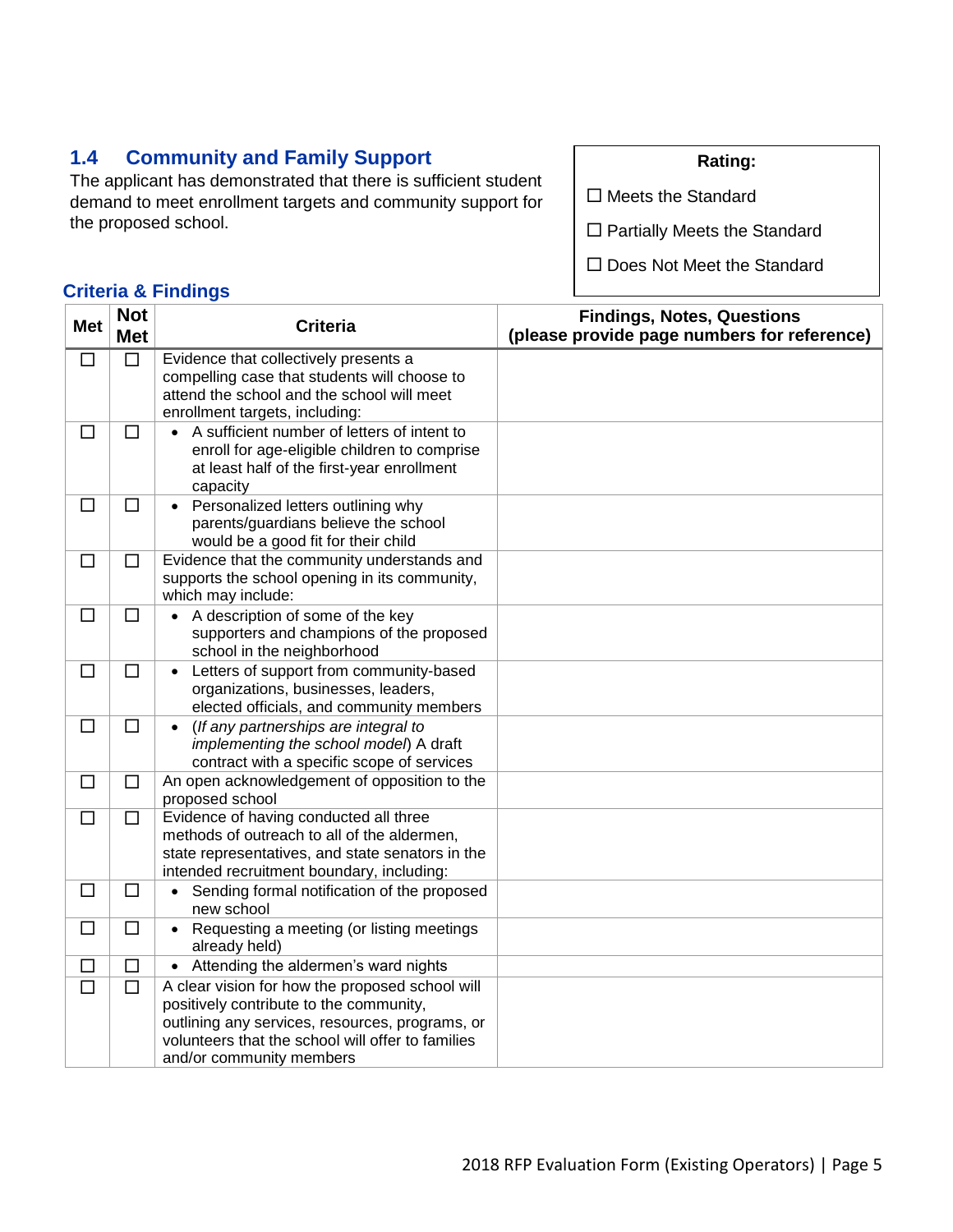# **1.5 Updated Community Outreach & Support Materials**

**Criteria & Findings**

The proposal has improved its compelling rationale for why the proposed school is a good fit for the targeted communit(ies) and will effectively serve the targeted student population(s).

#### **Rating:**

 $\square$  Meets the Standard

 $\square$  Partially Meets the Standard

□ Does Not Meet the Standard

| <b>Met</b> | <b>Not</b><br><b>Met</b> | <b>Criteria</b>                                                                                                                                                                                                                                                                                                                                                                          | <b>Findings, Notes, Questions</b><br>(please provide page numbers for reference) |
|------------|--------------------------|------------------------------------------------------------------------------------------------------------------------------------------------------------------------------------------------------------------------------------------------------------------------------------------------------------------------------------------------------------------------------------------|----------------------------------------------------------------------------------|
| □          | □                        | Evidence demonstrating that the applicant<br>has continued to engage the community                                                                                                                                                                                                                                                                                                       |                                                                                  |
| □          | $\Box$                   | Evidence that the applicant conducted<br>significant, authentic outreach in the<br>targeted communit(ies) to inform and seek<br>community input about the application,<br>including: Evidence that the design team<br>participated in various meetings, events,<br>and/or volunteer opportunities to become<br>more familiar with the targeted community<br>and develop an outreach plan |                                                                                  |
| □          | П                        | An open acknowledgement of opposition<br>to the proposed school                                                                                                                                                                                                                                                                                                                          |                                                                                  |
| П          | П                        | An updated vision for how the proposed<br>school will positively contribute to the<br>community, outlining any services,<br>resources, programs, or volunteers that<br>the school will offer to families and/or<br>community members                                                                                                                                                     |                                                                                  |
| ΙI         | $\blacksquare$           | Applicant has provided additional letters of<br>support.                                                                                                                                                                                                                                                                                                                                 |                                                                                  |

#### 2018 RFP Evaluation Form (Existing Operators) | Page 6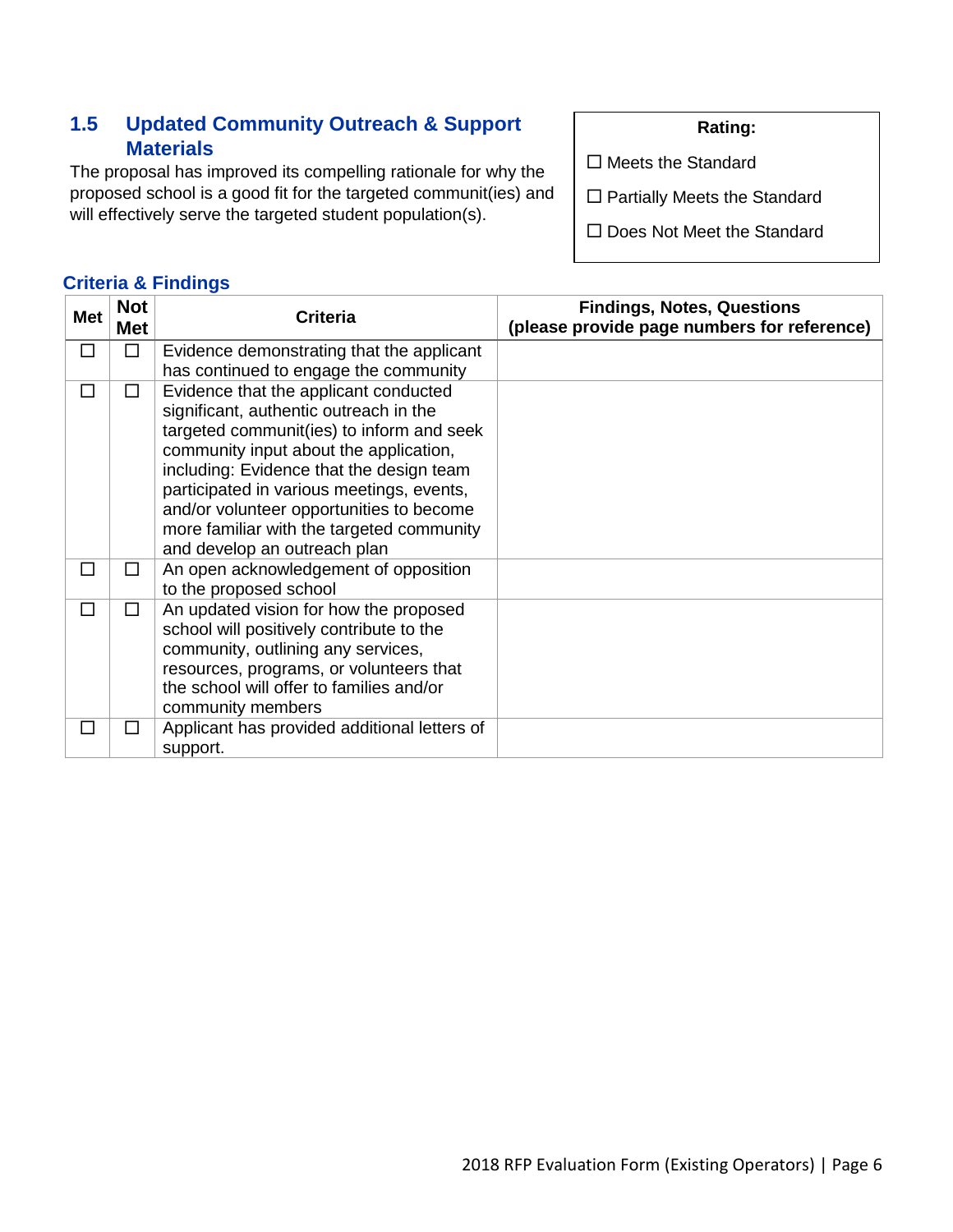# Domain 2: Academic Plan

Key Question: Does the applicant have the capacity, leadership skills, and experience to open and operate a high-quality school that achieves the school's mission and prepares students for long-term success?

### **2.1 The School Model**

The proposal explains who the school will serve; what it will accomplish in measurable terms; and describes the methods it will use to help students achieve defined student outcomes.

| Rating |
|--------|
|--------|

 $\square$  Meets the Standard

 $\square$  Partially Meets the Standard

□ Does Not Meet the Standard

| <b>Met</b> | <b>Not</b><br><b>Met</b> | <b>Criteria</b>                                                                                                                                                                                                                                           | <b>Findings, Notes, Questions</b><br>(please provide page numbers for reference) |
|------------|--------------------------|-----------------------------------------------------------------------------------------------------------------------------------------------------------------------------------------------------------------------------------------------------------|----------------------------------------------------------------------------------|
| □          | $\Box$                   | A succinct, clear, and compelling mission<br>statement that:                                                                                                                                                                                              |                                                                                  |
| $\Box$     | $\Box$                   | Is focused on high educational outcomes<br>$\bullet$<br>for students                                                                                                                                                                                      |                                                                                  |
| $\Box$     | $\Box$                   | Reflects priorities that are meaningful,<br>manageable, and measurable                                                                                                                                                                                    |                                                                                  |
| □          | □                        | Reflects the targeted student population<br>$\bullet$                                                                                                                                                                                                     |                                                                                  |
| $\Box$     | $\Box$                   | Is consistent with the purposes outlined in<br>$\bullet$<br>the Illinois Charter Schools Law (105 ILCS<br>$5/27A-2(a)$                                                                                                                                    |                                                                                  |
| □          | □                        | Indicates what the school intends to do, for<br>whom, and to what degree                                                                                                                                                                                  |                                                                                  |
| □          | $\Box$                   | A vision that articulates what the school will<br>accomplish in the near term and future, with<br>concrete examples of anticipated student<br>outcomes                                                                                                    |                                                                                  |
| $\Box$     | □                        | An educational philosophy that reflects the<br>design team's core beliefs and priorities for<br>educating the proposed student population                                                                                                                 |                                                                                  |
| □          | □                        | An overview of the key design elements that<br>explains how it is appropriate for and likely to<br>result in improved educational performance for<br>the targeted student population, including at-<br>risk students                                      |                                                                                  |
| □          | $\Box$                   | (If proposing a Next Generation blended<br>learning model): A compelling rationale for the<br>scope and design of blended learning<br>strategies, which is rooted in the needs of the<br>student population and aligns with the<br>educational philosophy |                                                                                  |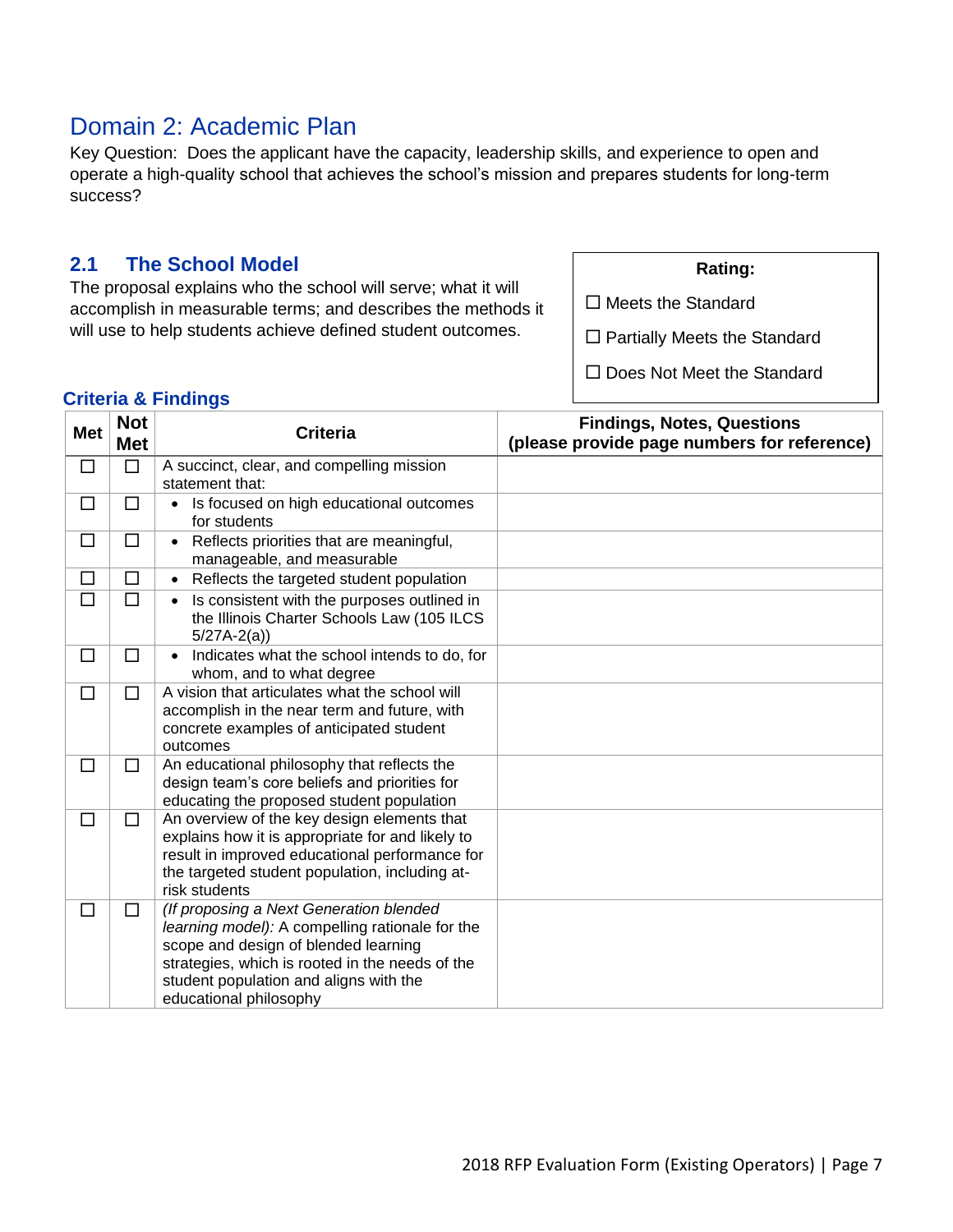# **2.2 Program of Instruction**

The curricula will help students become critical thinkers, effective communicators, and responsible global citizens. **Rating:**

 $\square$  Meets the Standard

□ Partially Meets the Standard

□ Does Not Meet the Standard

| <b>Met</b> | <b>Not</b><br><b>Met</b> | <b>Criteria</b>                                                                      | <b>Findings, Notes, Questions</b><br>(please provide page numbers for reference) |
|------------|--------------------------|--------------------------------------------------------------------------------------|----------------------------------------------------------------------------------|
| $\Box$     | $\Box$                   | A convincing rationale for the chosen                                                |                                                                                  |
|            |                          | learning standards (attached to the                                                  |                                                                                  |
|            |                          | proposal)                                                                            |                                                                                  |
| □          | $\Box$                   | A clear description of and rationale for the                                         |                                                                                  |
|            |                          | selection of curricula in each grade level<br>and major subject area to be served    |                                                                                  |
|            |                          | For curricula already developed:                                                     |                                                                                  |
|            |                          | Persuasive research-based evidence                                                   |                                                                                  |
|            |                          | and/or rationale for success of curriculum                                           |                                                                                  |
|            |                          | with target student population                                                       |                                                                                  |
|            |                          | For curricula yet to be developed: A                                                 |                                                                                  |
|            |                          | thorough, detailed plan for curriculum<br>development, citing who will be            |                                                                                  |
|            |                          | responsible for key tasks, their relevant                                            |                                                                                  |
|            |                          | qualifications/experience, and a realistic                                           |                                                                                  |
|            |                          | schedule with clear tasks and deadlines                                              |                                                                                  |
| $\Box$     | $\Box$                   | A sound explanation of how teachers will                                             |                                                                                  |
|            |                          | know what to teach and when to teach it,<br>including a description of the resources |                                                                                  |
|            |                          | that will help support teachers'                                                     |                                                                                  |
|            |                          | instructional planning and implementation                                            |                                                                                  |
| □          | □                        | All sample curricular materials requested                                            |                                                                                  |
|            |                          | for the appropriate grade levels and                                                 |                                                                                  |
|            |                          | subjects                                                                             |                                                                                  |
| $\Box$     | $\Box$                   | Clearly explains policies for promoting                                              |                                                                                  |
|            |                          | students from one grade level to the next,                                           |                                                                                  |
|            |                          | citing criteria for promotion and retention                                          |                                                                                  |
| □          | $\Box$                   | Specific graduation requirements with                                                |                                                                                  |
|            |                          | clear rationale for their selection                                                  |                                                                                  |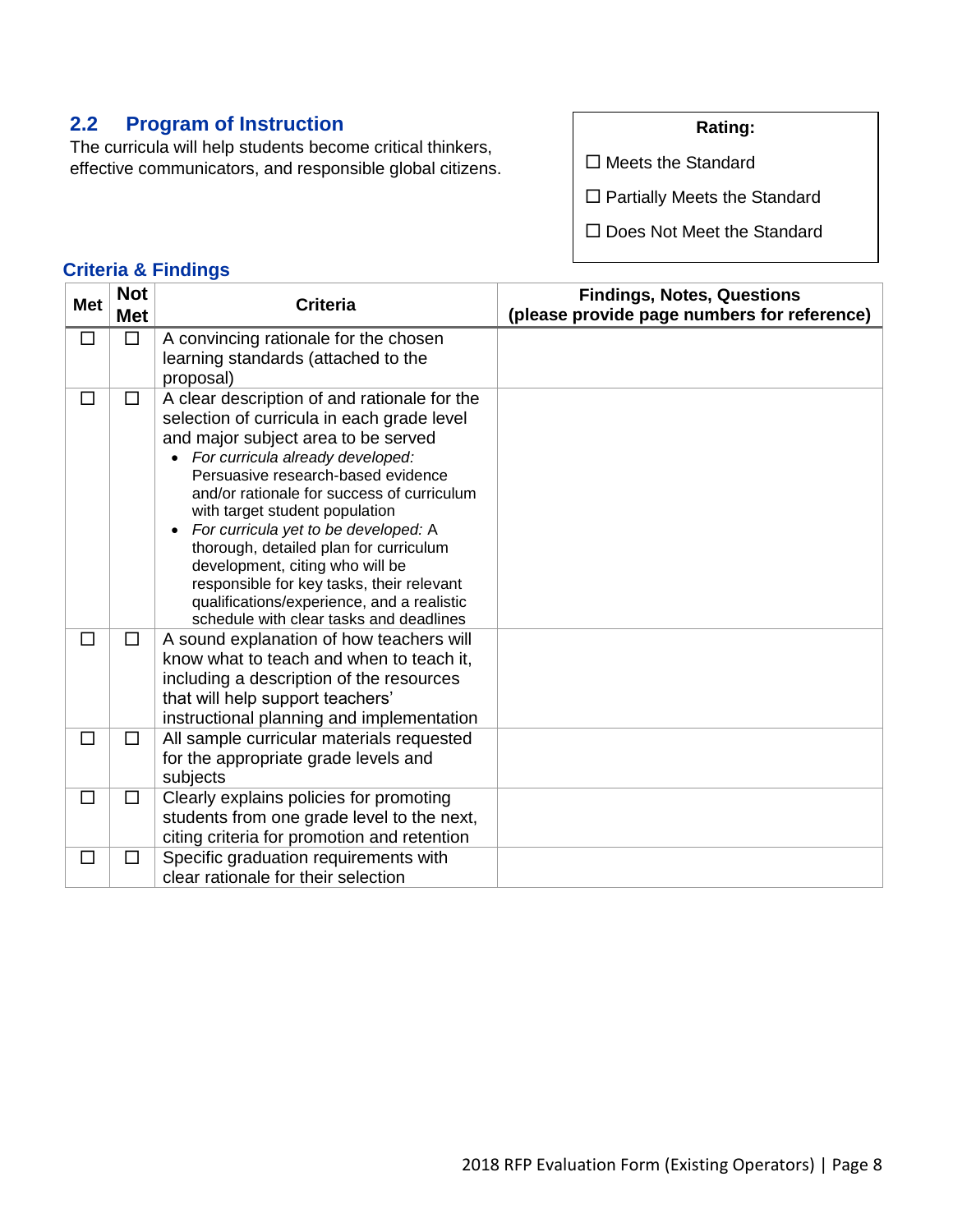# **2.3 Instructional Methods**

Instructional strategies are intentional and engaging and will ensure that all students are challenged to use and develop higher-order thinking skills.

#### **Rating:**

 $\square$  Meets the Standard

□ Partially Meets the Standard

□ Does Not Meet the Standard

| <b>Met</b> | <b>Not</b><br>Met | <b>Criteria</b>                               | <b>Findings, Notes, Questions</b><br>(please provide page numbers for reference) |
|------------|-------------------|-----------------------------------------------|----------------------------------------------------------------------------------|
| П          | П                 | A clear, coherent instructional approach      |                                                                                  |
|            |                   | that aligns with and will support             |                                                                                  |
|            |                   | implementation of the school's curriculum     |                                                                                  |
| П          | ΙI                | Instructional strategies that are built on a  |                                                                                  |
|            |                   | foundation of proven educational practices    |                                                                                  |
|            |                   | and teaching approaches                       |                                                                                  |
| П          | ΙI                | Clear alignment of the instructional          |                                                                                  |
|            |                   | strategies with the mission and               |                                                                                  |
|            |                   | educational philosophy of the school          |                                                                                  |
| П          | П                 | An explanation for and research-based         |                                                                                  |
|            |                   | evidence of how the instructional             |                                                                                  |
|            |                   | strategies will address the needs of the      |                                                                                  |
|            |                   | targeted student population                   |                                                                                  |
|            | ΙI                | (If proposing a Next Generation blended       |                                                                                  |
|            |                   | learning mode) !: The response clearly        |                                                                                  |
|            |                   | explains how the teacher-student relationship |                                                                                  |
|            |                   | will be translated into a virtual or          |                                                                                  |
|            |                   | technologically-driven classroom.             |                                                                                  |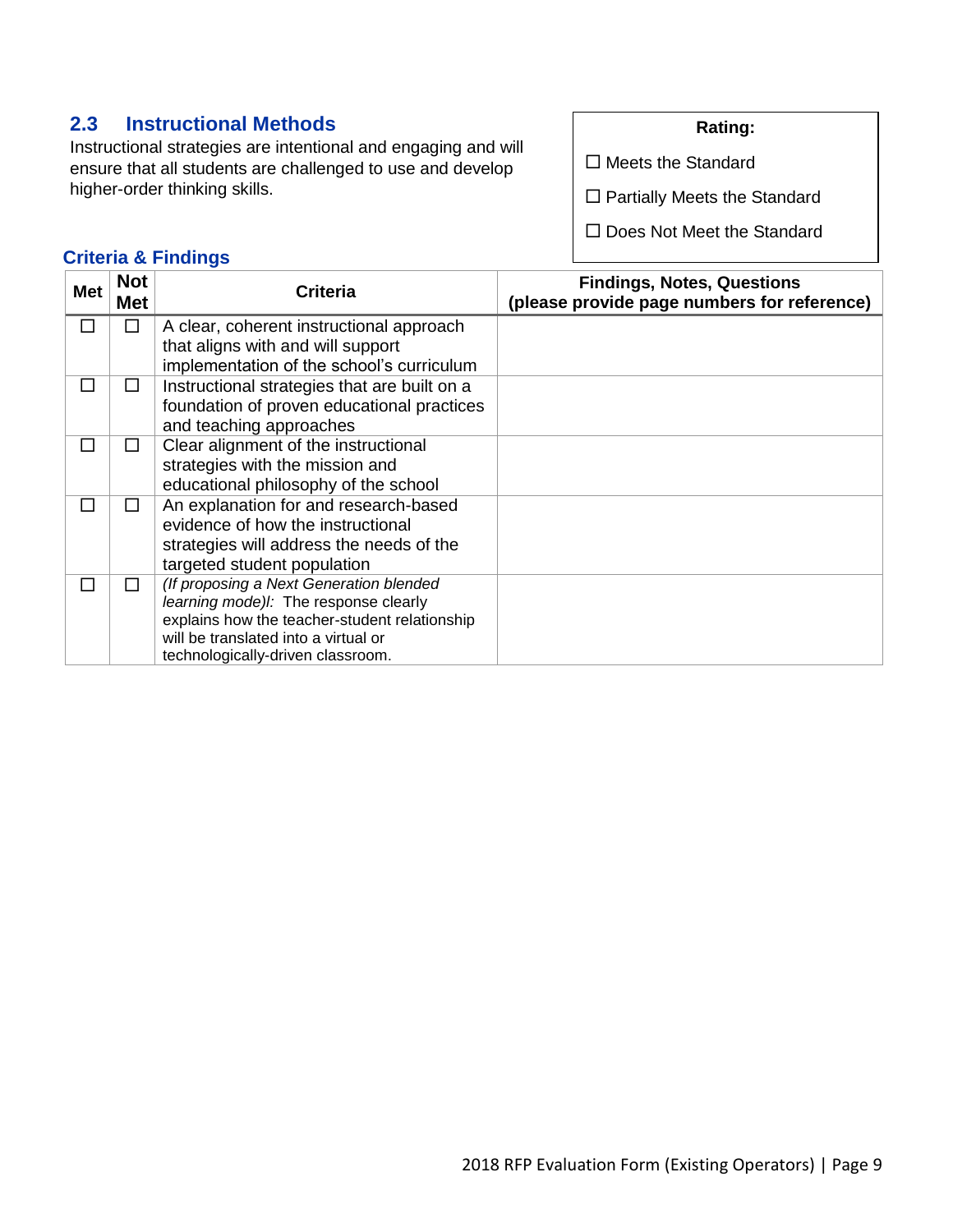# **2.4 Educational Goals and Assessments**

The proposal sets ambitious but achievable goals for student achievement and outlines a clear plan to ensure that students stay on track to achieve the stated outcomes.

#### **Rating:**

 $\square$  Meets the Standard

□ Partially Meets the Standard

□ Does Not Meet the Standard

| <b>Met</b> | <b>Not</b><br><b>Met</b> | <b>Criteria</b>                                                                                                                                                                                                                                   | <b>Findings, Notes, Questions</b><br>(please provide page numbers for reference) |
|------------|--------------------------|---------------------------------------------------------------------------------------------------------------------------------------------------------------------------------------------------------------------------------------------------|----------------------------------------------------------------------------------|
| $\Box$     | $\Box$                   | Specific, measurable, ambitious, realistic,<br>and time-bound (SMART) academic goals<br>that align with the School Quality Rating<br>Policy (SQRP)                                                                                                |                                                                                  |
| $\Box$     | $\Box$                   | Academic goals that reflect the mission,<br>vision, and educational philosophy and<br>assessment plan (if proposing a Next<br>Generation blended learning model,<br>metrics for the blended learning<br>components of the educational model)      |                                                                                  |
| $\Box$     | □                        | An assessment plan and table that aligns<br>with SQRP with descriptions of the<br>purpose, design, and format of each<br>assessment                                                                                                               |                                                                                  |
| $\Box$     | $\Box$                   | Demonstrated readiness to implement<br>Partnership for Assessment of Readiness<br>for College and Careers (PARCC), once<br>finalized                                                                                                              |                                                                                  |
| $\Box$     | $\Box$                   | Diagnostic, benchmark/interim, and<br>summative assessments that are valid,<br>reliable, and appropriately aligned with<br>curricula and Common Core State<br>Standards (CCSS)                                                                    |                                                                                  |
| $\Box$     | $\Box$                   | A data collection and analysis process that<br>school leaders and teachers use to<br>monitor student progress toward identified<br>goals, make curricular adjustments,<br>improve instruction, and identify areas for<br>professional development |                                                                                  |
| $\Box$     | $\Box$                   | A clear plan for consistently<br>communicating with parents/guardians<br>about their child's academic progress                                                                                                                                    |                                                                                  |
| $\Box$     | $\Box$                   | If proposing a Next Generation blended<br>learning model with non-automated online<br>courses and built-in course assessments,<br>course materials offer students' access to<br>answers, explanations, and/or rubrics.                            |                                                                                  |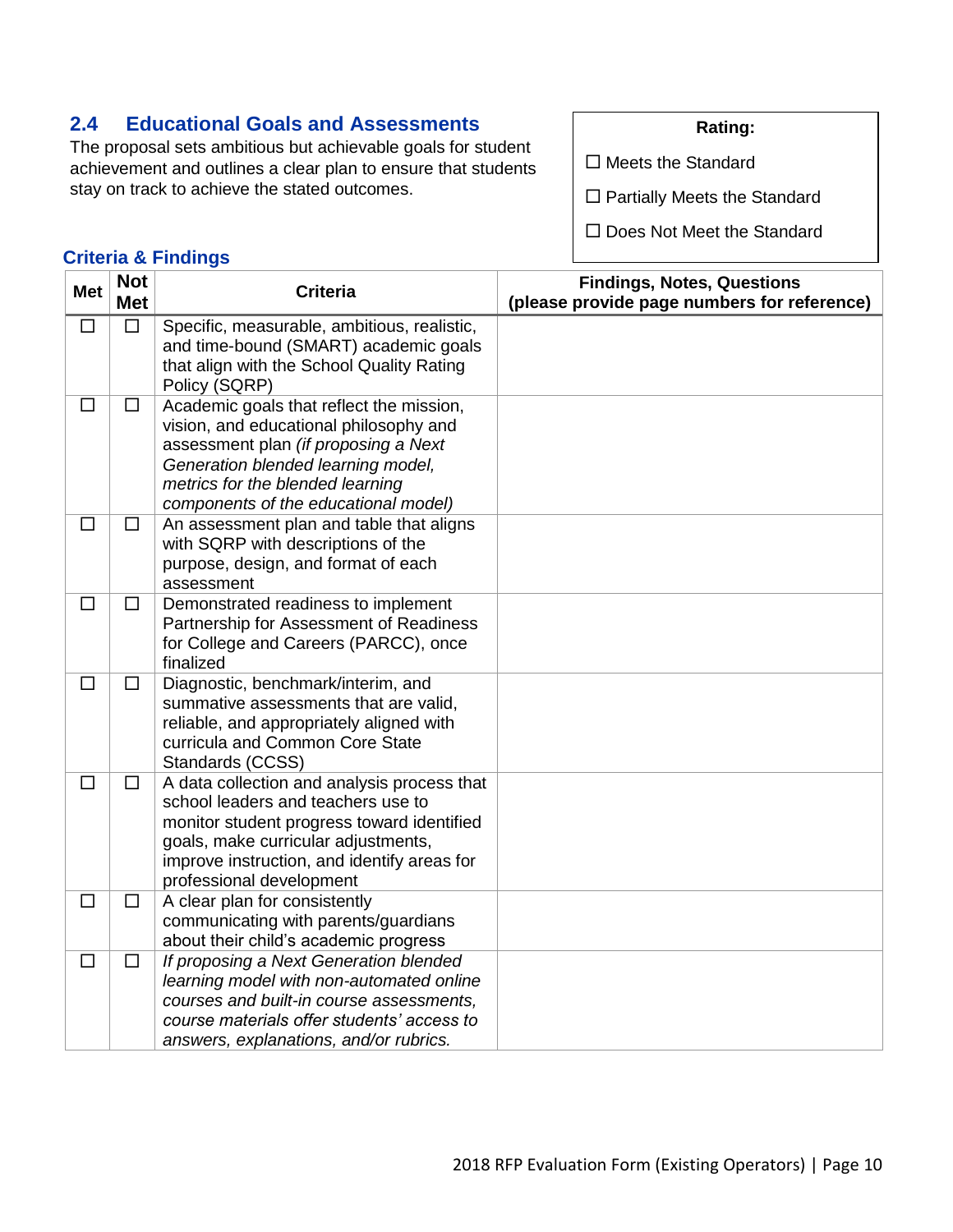# **2.5 Diverse Learners**

The school has strategies in place to advance the learning of all students.

#### **Rating:**

□ Meets the Standard

□ Partially Meets the Standard

□ Does Not Meet the Standard

| <b>Met</b> | <b>Not</b><br><b>Met</b> | <b>Criteria</b>                                                                                                                                                                                                                                         | <b>Findings, Notes, Questions</b><br>(please provide page numbers for reference) |
|------------|--------------------------|---------------------------------------------------------------------------------------------------------------------------------------------------------------------------------------------------------------------------------------------------------|----------------------------------------------------------------------------------|
| □          | $\Box$                   | Presents a continuum of special education<br>services, including related services, that is<br>supported by research and best practice and<br>likely to lead to success for the school's<br>students with special needs                                  |                                                                                  |
| $\Box$     | □                        | Proposal and accompanying ISBE Special<br>Education Certification form that reflect a<br>sound understanding of the legal requirements<br>of IDEA and Section 504, including, but not<br>limited to:                                                    |                                                                                  |
| □          | □                        | The charter's obligation to serve students<br>$\bullet$<br>with special needs                                                                                                                                                                           |                                                                                  |
| $\Box$     | $\Box$                   | Providing a Free and Appropriate<br>Education (FAPE) to all students                                                                                                                                                                                    |                                                                                  |
| $\Box$     | $\Box$                   | Providing a continuum of special education<br>services in the Least Restrictive<br>Environment (LRE), including providing<br>access to the general education<br>curriculum, standardized testing,<br>extracurricular and culture-building<br>activities |                                                                                  |
| $\Box$     | $\Box$                   | Methods for identifying and supporting<br>$\bullet$<br>students with disabilities                                                                                                                                                                       |                                                                                  |
| □          | $\Box$                   | Procedures for evaluating identified<br>$\bullet$<br>students, developing Individualized<br>Education Plans (IEPs), and monitoring<br>and assessing progress, including the<br>roles of personnel and parents                                           |                                                                                  |
| $\Box$     | $\Box$                   | The rights of students with disabilities in<br>$\bullet$<br>disciplinary proceedings                                                                                                                                                                    |                                                                                  |
| $\Box$     | $\Box$                   | Well-defined processes for identifying English<br>Learners, including administration of<br>placement assessments and communications<br>to parents and teachers                                                                                          |                                                                                  |
| $\Box$     | □                        | Proposal and accompanying ISBE English<br>Learners Certification form that reflect a sound<br>understanding of the legal requirements<br>related to English Learners                                                                                    |                                                                                  |
| □          | $\Box$                   | A plan for identifying and addressing the needs<br>of students within the general education<br>program who require significant additional<br>academic support or intervention (note: may<br>include a description of the Multi-Tiered                   |                                                                                  |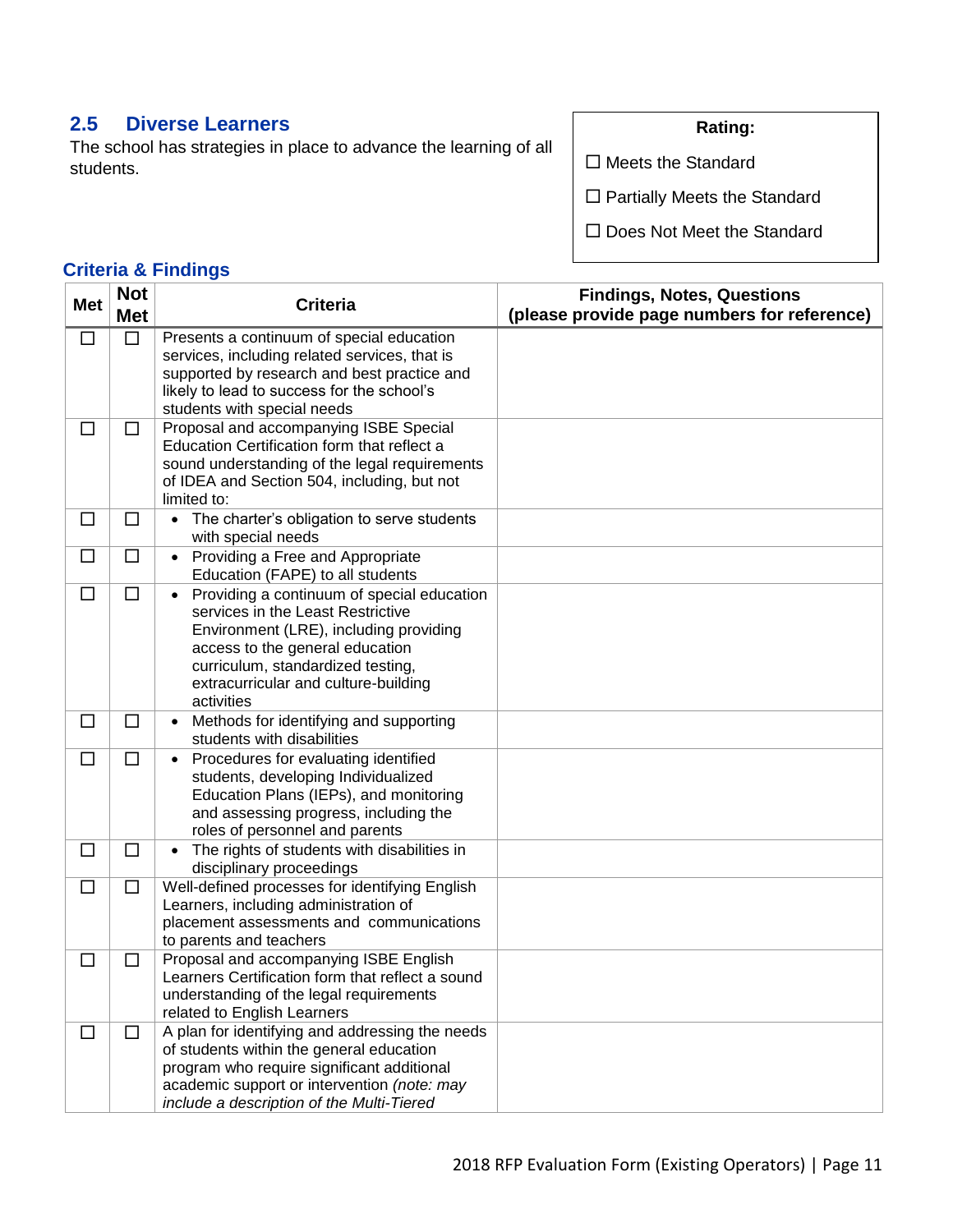| <b>Met</b> | <b>Not</b><br><b>Met</b> | Criteria                                                                                                                                                          | <b>Findings, Notes, Questions</b><br>(please provide page numbers for reference) |
|------------|--------------------------|-------------------------------------------------------------------------------------------------------------------------------------------------------------------|----------------------------------------------------------------------------------|
|            |                          | System of Supports and/or Response to<br>Intervention)                                                                                                            |                                                                                  |
|            |                          | A clear understanding of expected remediation<br>needs of incoming students                                                                                       |                                                                                  |
|            |                          | Programs and services to ensure that all<br>students are challenged with the appropriate<br>level of rigor, including students with<br>accelerated learning needs |                                                                                  |

# **2.6 School Calendar and Schedules**

The school calendar and schedule provide a clear picture of how students and teachers will spend a typical day at school, incorporating all of the unique aspects of the proposed school model.

| <b>Rating:</b>                      |
|-------------------------------------|
| $\Box$ Meets the Standard           |
| $\Box$ Partially Meets the Standard |

□ Does Not Meet the Standard

| <b>Met</b> | <b>Not</b><br><b>Met</b> | <b>Criteria</b>                                                                                                                                                                                                                                        | <b>Findings, Notes, Questions</b><br>(please provide page numbers for reference) |
|------------|--------------------------|--------------------------------------------------------------------------------------------------------------------------------------------------------------------------------------------------------------------------------------------------------|----------------------------------------------------------------------------------|
| □          | $\Box$                   | Annual calendar that:                                                                                                                                                                                                                                  |                                                                                  |
| П          | □                        | Is compliant with the Illinois School Code<br>$\bullet$                                                                                                                                                                                                |                                                                                  |
| $\Box$     | п                        | Reflects all of the instructors' professional<br>development days and student<br>assessment days                                                                                                                                                       |                                                                                  |
| $\Box$     | □                        | Is supported by the school's proposed<br>budget                                                                                                                                                                                                        |                                                                                  |
| □          | $\Box$                   | <b>Teacher and Student Weekly Schedules</b><br>that:                                                                                                                                                                                                   |                                                                                  |
| □          | п                        | Provide a clear picture of how a teacher or<br>$\bullet$<br>student would respectively spend a day at<br>the school                                                                                                                                    |                                                                                  |
| $\Box$     | □                        | Reflect all of the instructors' described<br>professional development requirements,<br>collaboration time, and roles and<br>responsibilities                                                                                                           |                                                                                  |
| □          | □                        | Reflect all described student activities<br>$\bullet$                                                                                                                                                                                                  |                                                                                  |
| $\Box$     | □                        | (If proposing a Next Generation blended<br>learning model): The proposal specifies<br>the percentage of time students will<br>engage in learning through digital<br>mediums and provides a clear rationale for<br>designating that percentage of time. |                                                                                  |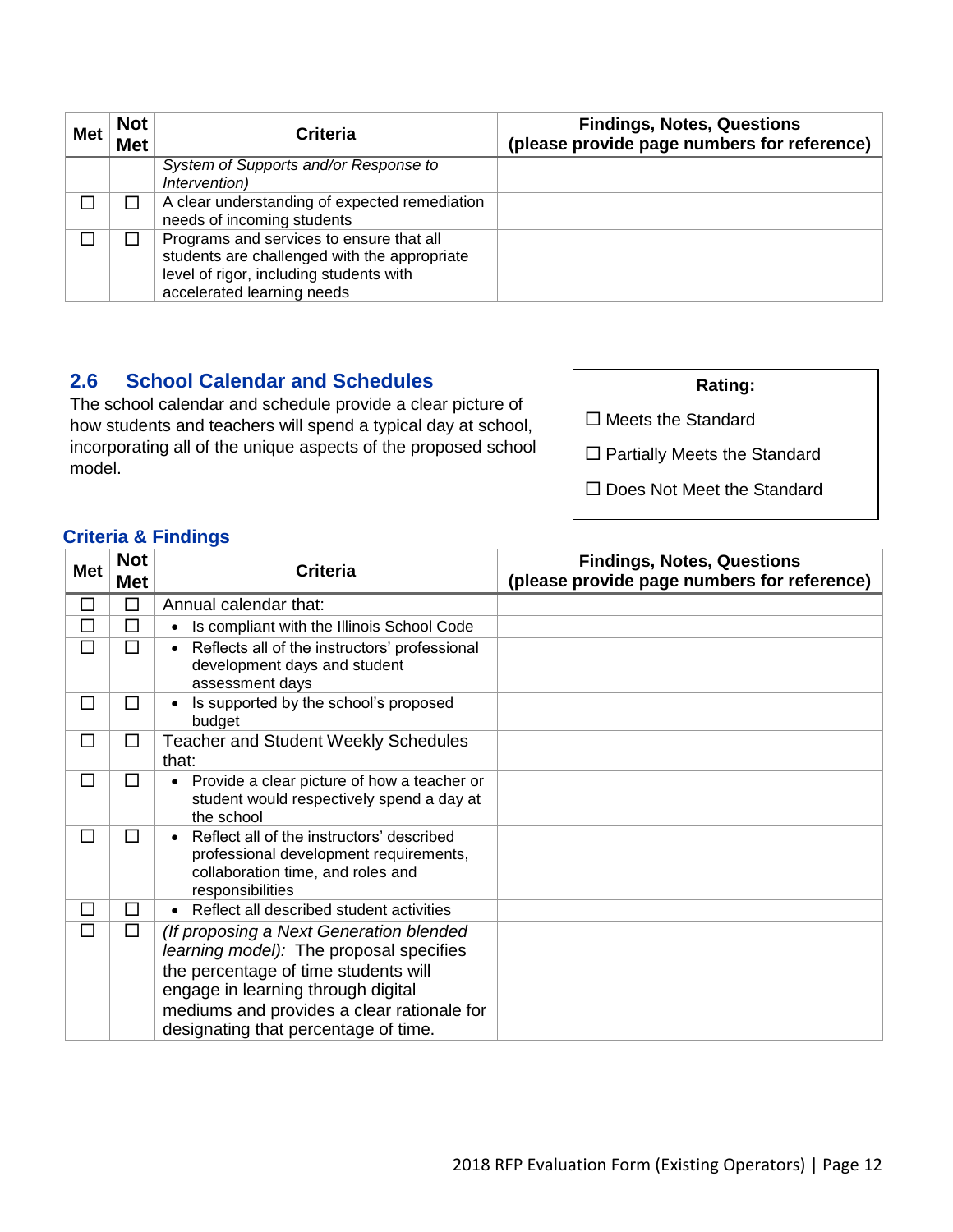# **2.7.1 School Culture**

The proposal describes appropriate and effective strategies promote a positive academic and social environment with high behavioral and academic expectations.

#### **Rating:**

 $\square$  Meets the Standard

□ Partially Meets the Standard

□ Does Not Meet the Standard

| Met          | <b>Not</b><br><b>Met</b> | <b>Criteria</b>                                                                                                                                                                                                                           | <b>Findings, Notes, Questions</b><br>(please provide page numbers for reference) |
|--------------|--------------------------|-------------------------------------------------------------------------------------------------------------------------------------------------------------------------------------------------------------------------------------------|----------------------------------------------------------------------------------|
| П            | П                        | An intentional strategy—citing clear<br>policies, systems, and traditions-to<br>promote positive student behavior and<br>foster a positive academic and social<br>environment with high expectations                                      |                                                                                  |
| ΙI           | $\mathsf{L}$             | Well-defined goals for school culture and<br>plans to monitor progress                                                                                                                                                                    |                                                                                  |
| П            | П                        | A plan to communicate and norm a culture<br>of high expectations with students,<br>teachers, administrators, and families and<br>promote positive behavior                                                                                |                                                                                  |
| $\mathsf{L}$ | $\mathsf{L}$             | Clearly identified staff members to perform<br>all roles and responsibilities described in<br>this subsection, with alignment to their job<br>descriptions, annual and weekly<br>schedules, and the staffing and<br>organizational charts |                                                                                  |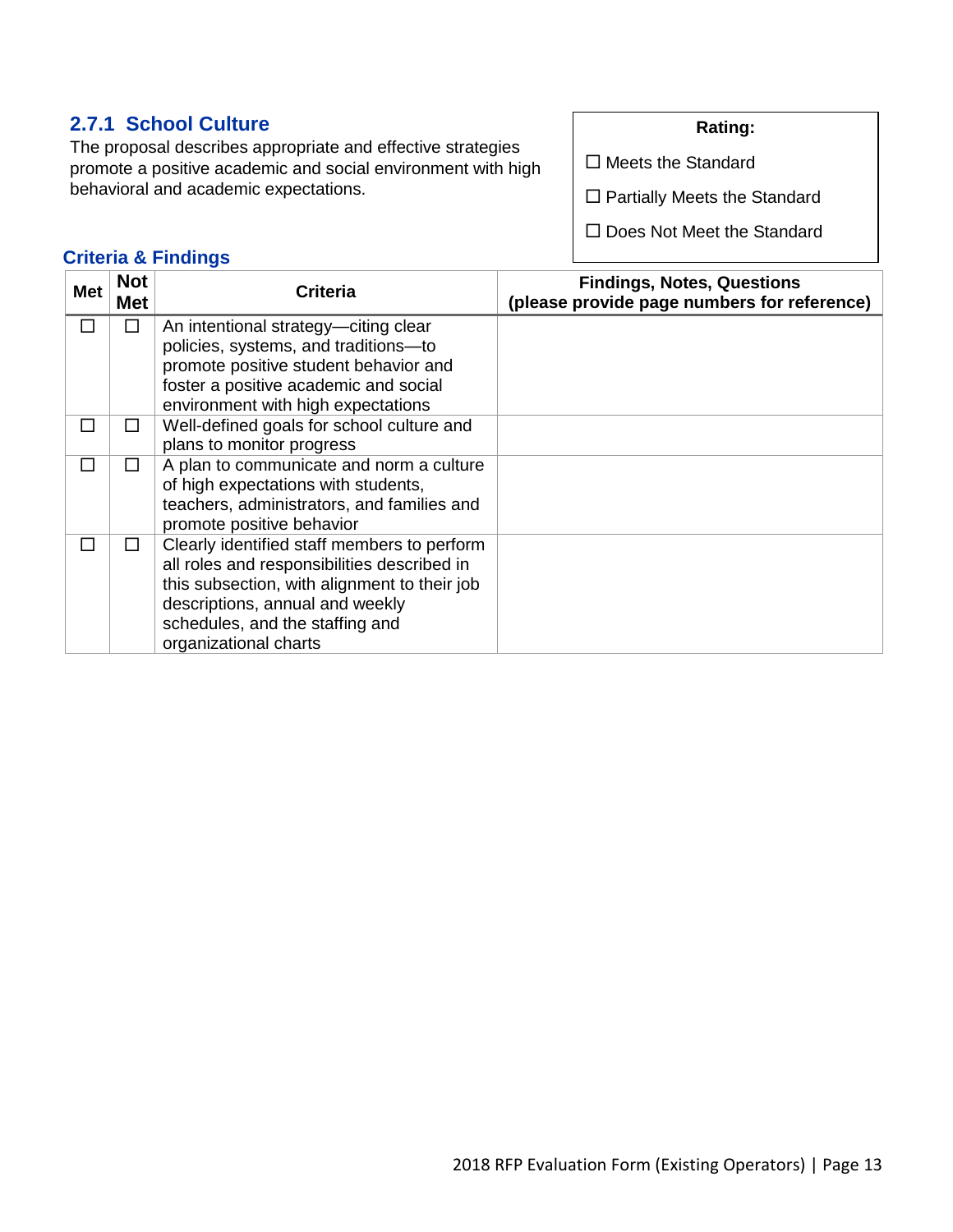# **2.7.2 Graduation and College Readiness Support**

The proposal presents robust plans to ensure that students will graduate prepared for success in high school (for elementary schools) and college.

#### **Rating:**

 $\square$  Meets the Standard

□ Partially Meets the Standard

□ Does Not Meet the Standard

| Met    | <b>Not</b><br>Met | <b>Criteria</b>                                                                                                                                    | <b>Findings, Notes, Questions</b><br>(please provide page numbers for reference) |
|--------|-------------------|----------------------------------------------------------------------------------------------------------------------------------------------------|----------------------------------------------------------------------------------|
| H      | П                 | Clearly identified staff members to perform<br>all roles and responsibilities described in<br>this subsection, with alignment to their job         |                                                                                  |
|        |                   | descriptions, annual and weekly<br>schedules, and the staffing and<br>organizational charts                                                        |                                                                                  |
| $\sim$ | П                 | Age-appropriate college readiness<br>supports that will build college awareness<br>and readiness among students                                    |                                                                                  |
| П      | П                 | (If proposing a high school): Robust<br>supports to help students apply, enroll,<br>and persist in college                                         |                                                                                  |
| П      | ΙI                | (If proposing a high school): Methods for<br>tracking student/alumni college<br>acceptance and persistence rates                                   |                                                                                  |
| П      | п                 | (If proposing an elementary school):<br>Robust supports to ensure that students<br>are prepared to attend and succeed in a<br>rigorous high school |                                                                                  |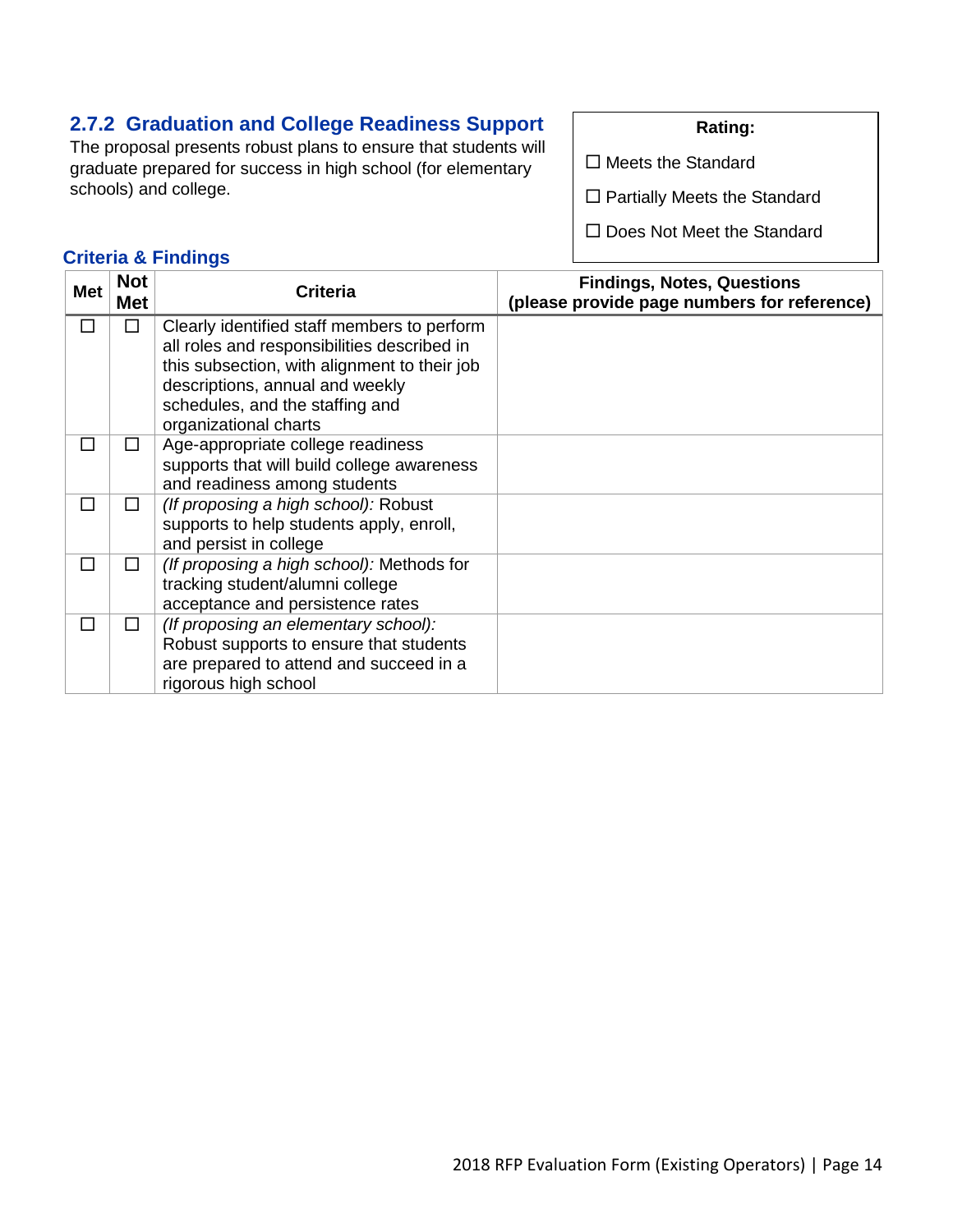# **2.7.3 Parent and Community Engagement**

The proposal cites the systems, programs, and policies that will support the needs of all students and help remove barriers to learning.

#### **Rating:**

 $\square$  Meets the Standard

□ Partially Meets the Standard

□ Does Not Meet the Standard

| <b>Met</b> | <b>Not</b><br>Met | <b>Criteria</b>                                                           | <b>Findings, Notes, Questions</b><br>(please provide page numbers for reference) |
|------------|-------------------|---------------------------------------------------------------------------|----------------------------------------------------------------------------------|
| П          | □                 | Applicant has explained thoughtful                                        |                                                                                  |
|            |                   | methods to build family-school                                            |                                                                                  |
|            |                   | partnerships to encourage the involvement                                 |                                                                                  |
|            |                   | of parents/ guardians in the school and                                   |                                                                                  |
|            |                   | their student's education                                                 |                                                                                  |
| П          | П                 | A description of the nature and extent of                                 |                                                                                  |
|            |                   | parent and community involvement in the                                   |                                                                                  |
|            |                   | governance and operation of the charter                                   |                                                                                  |
|            |                   | school                                                                    |                                                                                  |
| П          | LΙ                | Clear mechanisms for parents and<br>community members to provide feedback |                                                                                  |
|            |                   | and/or express an objection or concern to                                 |                                                                                  |
|            |                   | the school and Board on an ongoing basis                                  |                                                                                  |
| П          | $\mathsf{L}$      | Clearly identified staff members to perform                               |                                                                                  |
|            |                   | all roles and responsibilities described in                               |                                                                                  |
|            |                   | this subsection, with alignment to their job                              |                                                                                  |
|            |                   | descriptions, annual and weekly                                           |                                                                                  |
|            |                   | schedules, and the staffing and                                           |                                                                                  |
|            |                   | organizational charts                                                     |                                                                                  |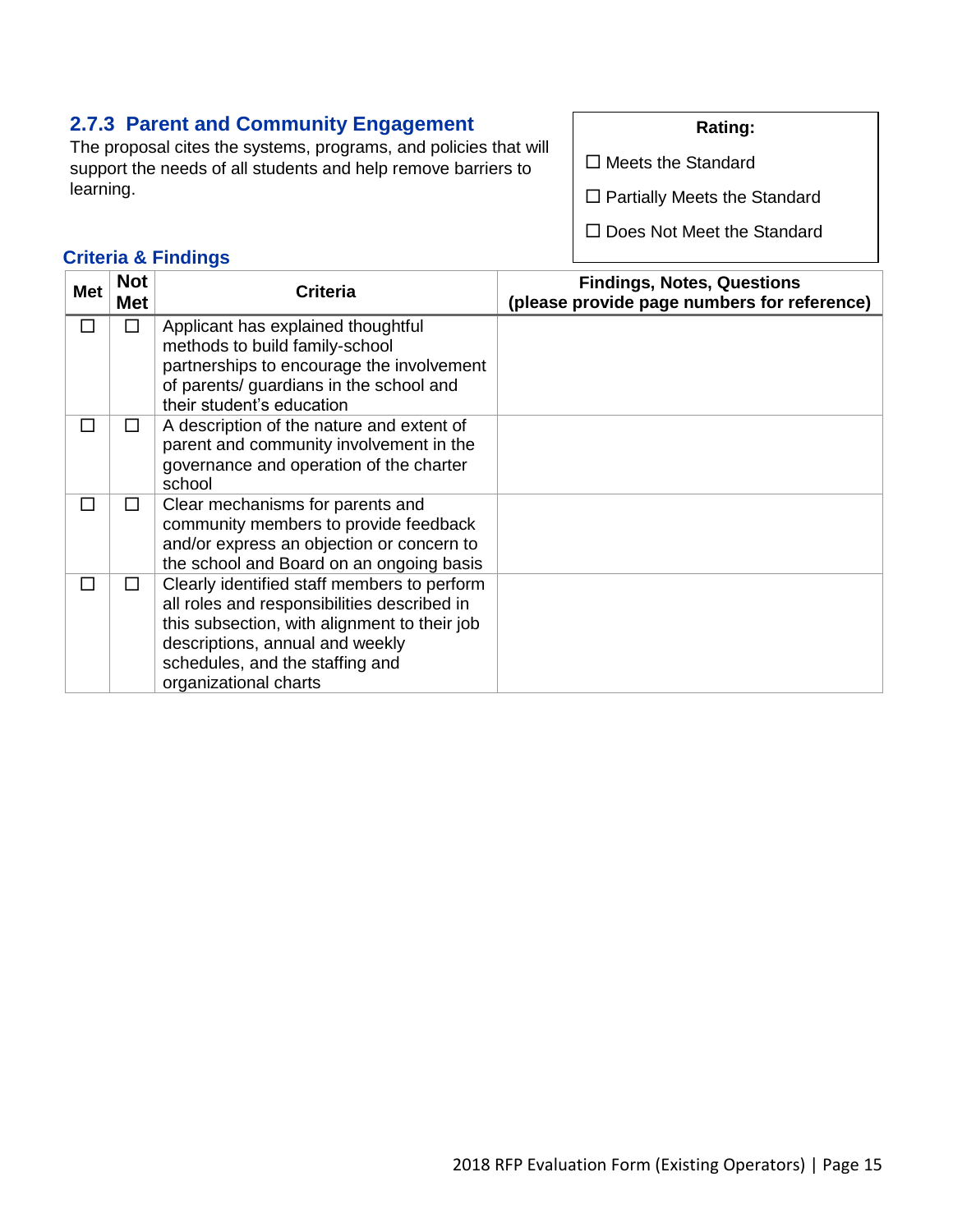# **2.8.1 Discipline, Behavioral Intervention, and Classroom Management**

The proposal cites the systems, programs, and policies that will support the needs of all students and help remove barriers to learning.

## **Criteria & Findings**

**Rating:**

 $\square$  Meets the Standard

□ Partially Meets the Standard

| <b>Met</b> | <b>Not</b><br><b>Met</b> | <b>Criteria</b>                                                                                                                                                                                                                                            | <b>Findings, Notes, Questions</b><br>(please provide page numbers for reference) |
|------------|--------------------------|------------------------------------------------------------------------------------------------------------------------------------------------------------------------------------------------------------------------------------------------------------|----------------------------------------------------------------------------------|
| □          | $\Box$                   | A multi-tiered system of prevention and<br>intervention supports to foster all students'<br>behavioral growth, including the general<br>student population and students in need of<br>targeted support                                                     |                                                                                  |
| □          | □                        | Clear identification of specific staff<br>members who are responsible for<br>overseeing the implementation of student<br>discipline and behavioral interventions,<br>including maintenance of student records<br>and data                                  |                                                                                  |
| □          | □                        | Plans to consistently communicate<br>behavior expectations, consequences, and<br>rewards to students and families                                                                                                                                          |                                                                                  |
| □          | □                        | A comprehensive list of offenses that may<br>result in student suspension or expulsion                                                                                                                                                                     |                                                                                  |
| □          | □                        | An explanation of the corrective,<br>instructive, and/or restorative responses to<br>misbehavior that will be used prior to the<br>use of exclusionary discipline, including a<br>clear description of how the school intends<br>to comply with SB 100     |                                                                                  |
| П          | П                        | An explanation for how the school will<br>protect the rights of students with<br>disabilities/ impairments in disciplinary<br>actions and proceedings, afford due<br>process for all students, and provide a fair<br>process for students facing expulsion |                                                                                  |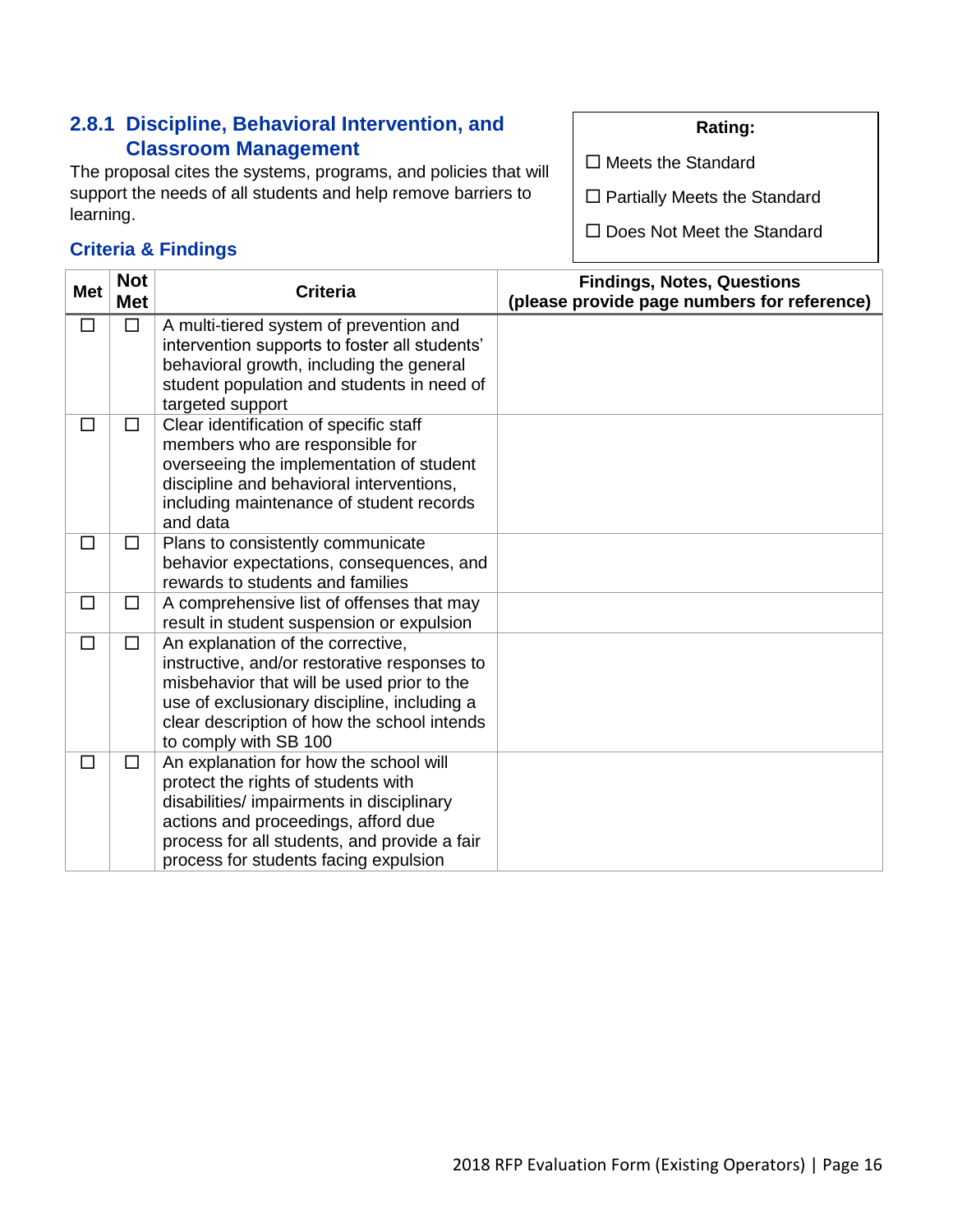# **2.8.2 Social, Emotional, Mental, and Physical Health Needs**

The proposal presents a robust plan to holistically remove barriers to student learning and support students' social, emotional, mental, and physical health.

### **Criteria & Findings**

#### **Rating:**

 $\square$  Meets the Standard

□ Partially Meets the Standard

| <b>Met</b> | <b>Not</b><br><b>Met</b> | <b>Criteria</b>                                                                                                                                                                                                                        | <b>Findings, Notes, Questions</b><br>(please provide page numbers for reference) |
|------------|--------------------------|----------------------------------------------------------------------------------------------------------------------------------------------------------------------------------------------------------------------------------------|----------------------------------------------------------------------------------|
| □          | $\Box$                   | A realistic description of the anticipated<br>social, emotional, mental, and physical<br>health needs of the targeted student<br>population                                                                                            |                                                                                  |
| □          | □                        | Specific systems and metrics to identify<br>and consistently monitor students' social,<br>emotional, mental, and physical health<br>needs                                                                                              |                                                                                  |
| П          | □                        | Well-defined processes for identifying<br>homeless students, including<br>administration of placement assessments<br>and communications to parents and<br>teachers                                                                     |                                                                                  |
| □          | $\Box$                   | Staff members who will be responsible for<br>overseeing efforts to support students'<br>social, emotional, mental, and physical<br>health needs                                                                                        |                                                                                  |
| □          | □                        | Programs, services, and activities that will<br>holistically remove barriers to learning and<br>promote students' health, safety, and<br>social and emotional development                                                              |                                                                                  |
| п          | $\Box$                   | Clearly identified staff members to perform<br>all roles and responsibilities described in<br>this subsection, with alignment to their job<br>descriptions, annual and weekly schedules<br>and the staffing and organizational charts. |                                                                                  |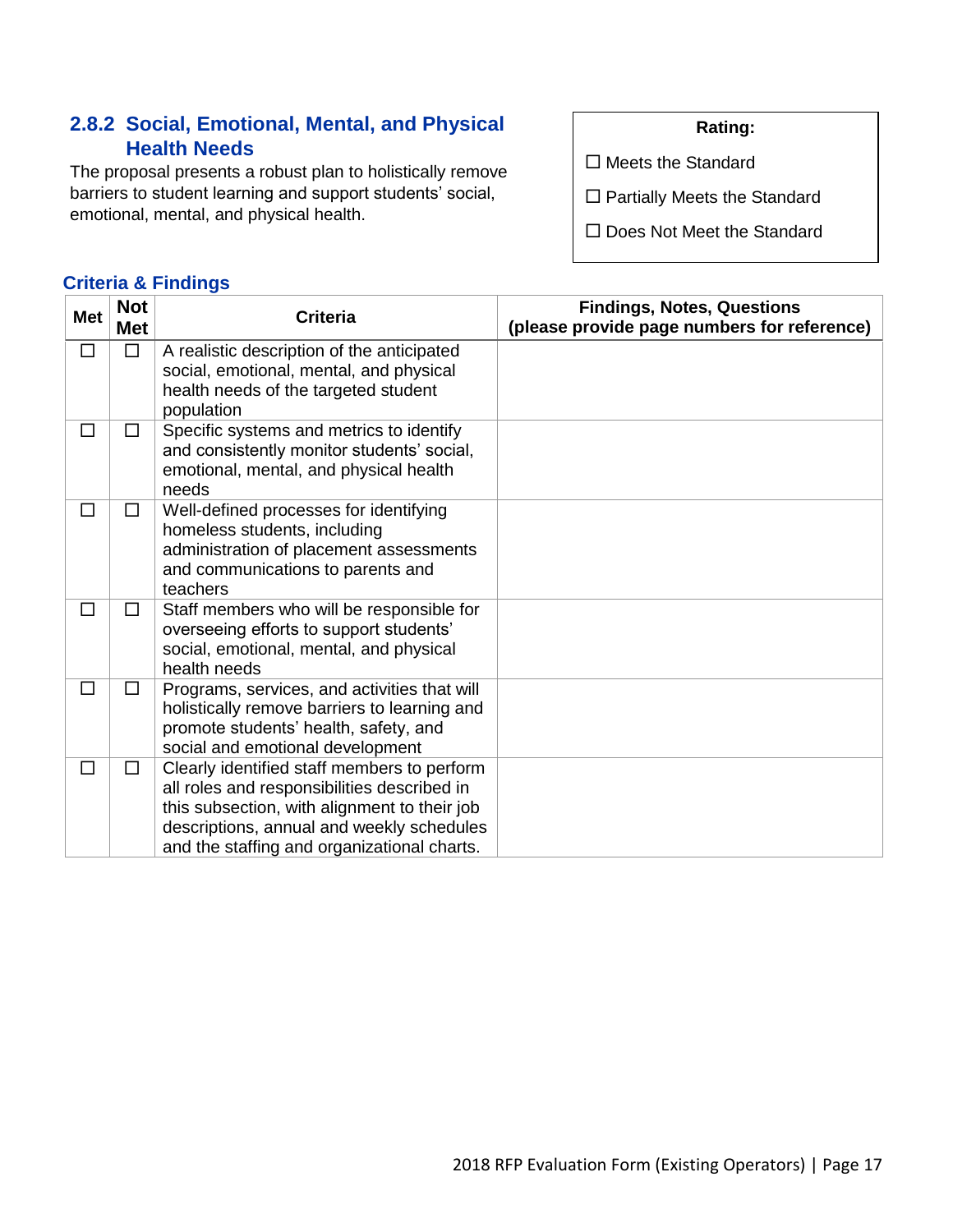# **2.9.1 Recruitment and Selection**

The human resources strategy will realistically help the school identify and attract highly effective teachers, leaders, and staff who are committed to fulfilling the school's mission.

#### **Rating:**

 $\square$  Meets the Standard

□ Partially Meets the Standard

□ Does Not Meet the Standard

| <b>Met</b> | <b>Not</b><br><b>Met</b> | <b>Criteria</b>                                                                                                                                                                                                                                                                                                                        | <b>Findings, Notes, Questions</b><br>(please provide page numbers for reference) |
|------------|--------------------------|----------------------------------------------------------------------------------------------------------------------------------------------------------------------------------------------------------------------------------------------------------------------------------------------------------------------------------------|----------------------------------------------------------------------------------|
| $\Box$     | □                        | A staffing plan that includes all<br>instructional and non-instructional<br>positions in the school over the five years<br>of the charter contract and aligns with<br>descriptions of positions and the school<br>model in other parts of the proposal,                                                                                |                                                                                  |
| □          | $\Box$                   | A clear description of how the staffing plan<br>will support student achievement                                                                                                                                                                                                                                                       |                                                                                  |
| $\Box$     | $\Box$                   | Sensible and clear organization-level<br>decision-making authority that delineates<br>the respective roles and responsibilities of<br>the Board, management organization,<br>school administration, and any school<br>advisory bodies or parent/teacher councils                                                                       |                                                                                  |
| $\Box$     | $\Box$                   | Alignment between the positions cited in<br>the organizational chart, staffing model,<br>and budget                                                                                                                                                                                                                                    |                                                                                  |
| $\Box$     | $\Box$                   | Attached job descriptions that clearly<br>delineate the roles and responsibilities for<br>each position                                                                                                                                                                                                                                |                                                                                  |
| $\Box$     | $\Box$                   | Strategies for recruiting and hiring staff<br>members who can drive student<br>achievement, including bilingual-certified,<br>special education, and other high-need<br>teachers                                                                                                                                                       |                                                                                  |
| □          | □                        | Hiring criteria, selection process, and job<br>descriptions that are clearly aligned to the<br>school's mission, educational philosophy,<br>and professional culture (Next Generation<br>applicants specify whether faculty and<br>administrators will be required to have<br>experience teaching in blended learning<br>environments) |                                                                                  |
| $\Box$     | $\Box$                   | Proposed compensation and benefits<br>packages that are competitive and will allow<br>the school to attract and retain highly qualified<br>staff                                                                                                                                                                                       |                                                                                  |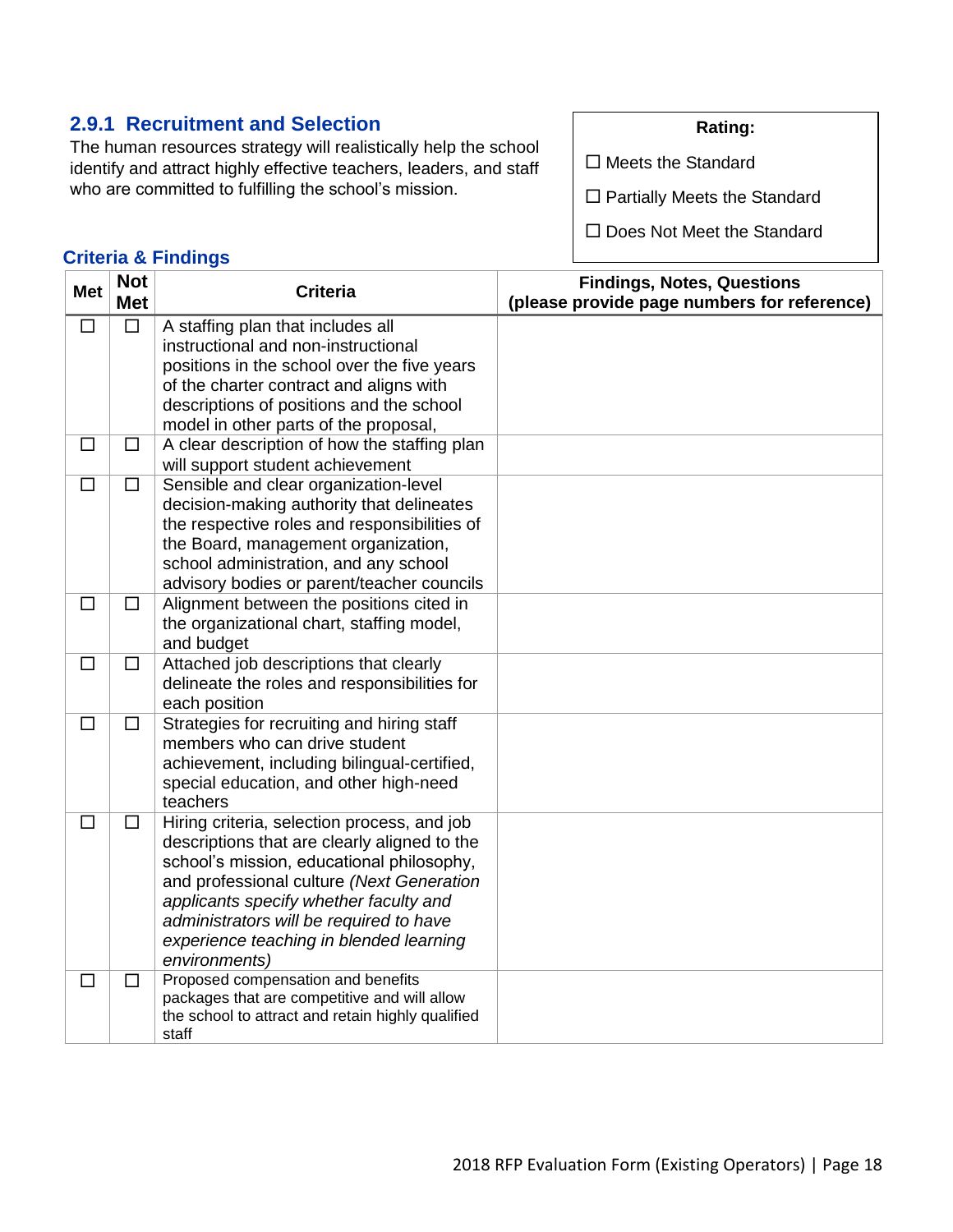# **2.9.2 Professional Development**

The human resources strategy will realistically help the school develop and retain highly effective teachers, leaders, and staff who are committed to fulfilling the school's mission.

#### **Rating:**

 $\square$  Meets the Standard

□ Partially Meets the Standard

□ Does Not Meet the Standard

| <b>Met</b> | <b>Not</b><br><b>Met</b> | <b>Criteria</b>                                                                                                                                                        | <b>Findings, Notes, Questions</b><br>(please provide page numbers for reference) |
|------------|--------------------------|------------------------------------------------------------------------------------------------------------------------------------------------------------------------|----------------------------------------------------------------------------------|
| $\Box$     | $\Box$                   | An approach to PD that is constructive,<br>reflective, growth-oriented, and based on<br>the provision of meaningful and timely<br>feedback                             |                                                                                  |
| П          | □                        | Clearly delineated roles and<br>responsibilities for facilitating PD<br>opportunities                                                                                  |                                                                                  |
| □          | $\Box$                   | A plan for identifying PD topics and<br>determining whether PD will be provided<br>internally or externally                                                            |                                                                                  |
| □          | $\Box$                   | Adequate protected time in the school's<br>schedule and calendar to implement the<br>described PD supports and collaboration<br>time                                   |                                                                                  |
| $\Box$     | $\Box$                   | PD costs accounted for in the budget                                                                                                                                   |                                                                                  |
| $\Box$     | $\Box$                   | PD adequately addresses the unique<br>needs of new staff                                                                                                               |                                                                                  |
| $\Box$     | □                        | An induction plan for all teachers that<br>orients staff to the educational program<br>and cultural expectations                                                       |                                                                                  |
| $\Box$     | $\Box$                   | A plan for using data on student<br>performance and from teacher<br>evaluations/coaching cycles to evaluate<br>the effectiveness of PD and inform future<br>PD content |                                                                                  |
| П          | □                        | Clearly articulated characteristics of a<br>professional culture that will promote high<br>staff performance and retention                                             |                                                                                  |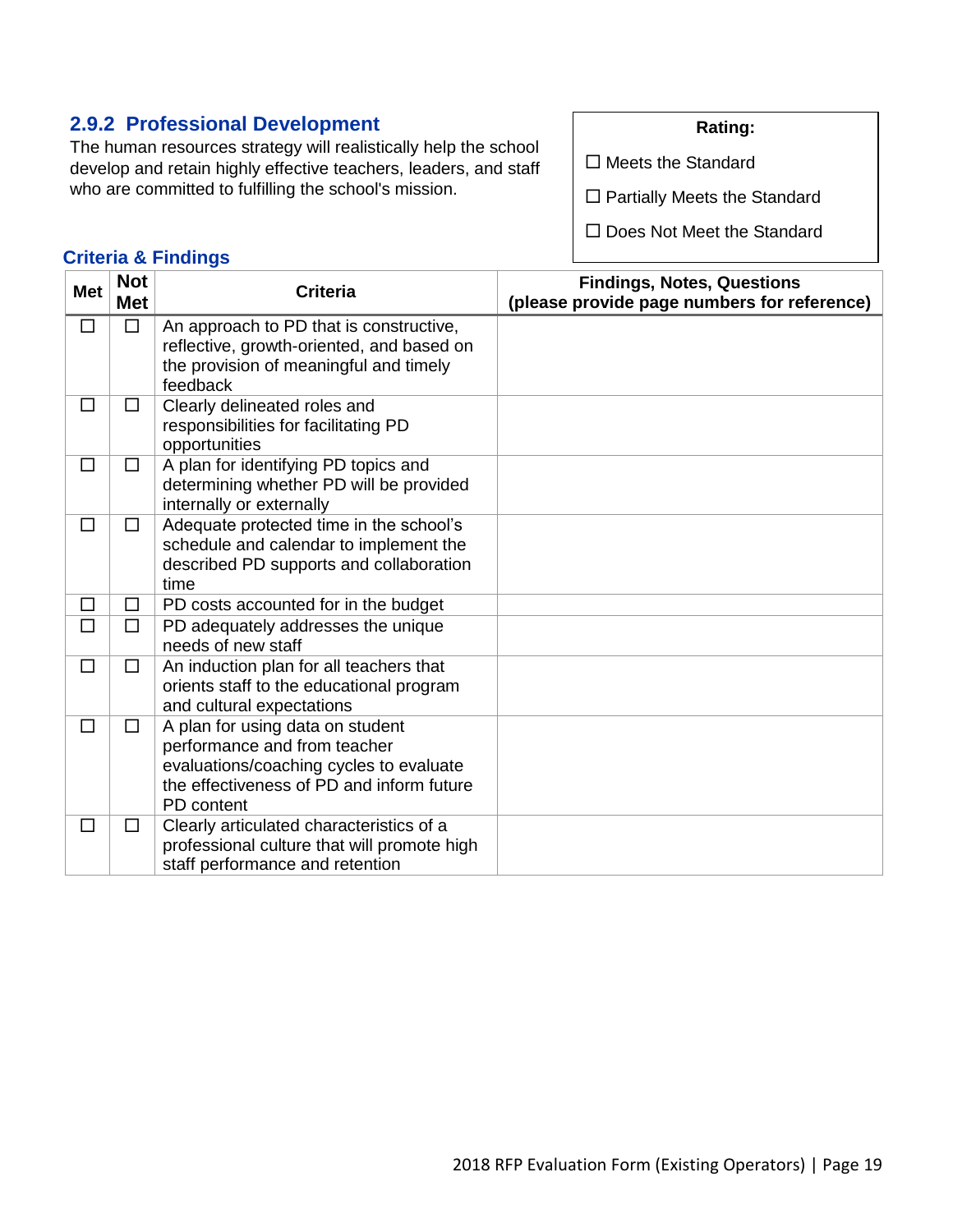# **2.9.3 Staff Evaluation**

The human resources strategy will realistically help retain highly effective leaders, teachers, and staff.

#### **Rating:**

 $\square$  Meets the Standard

□ Partially Meets the Standard

□ Does Not Meet the Standard

| <b>Met</b>               | <b>Not</b><br><b>Met</b> | <b>Criteria</b>                                                                                                                                                                                                                                  | <b>Findings, Notes, Questions</b><br>(please provide page numbers for reference) |
|--------------------------|--------------------------|--------------------------------------------------------------------------------------------------------------------------------------------------------------------------------------------------------------------------------------------------|----------------------------------------------------------------------------------|
| $\overline{\phantom{a}}$ | П                        | Schedules and processes for teacher<br>observation and evaluation                                                                                                                                                                                |                                                                                  |
|                          | П                        | Explanation for how teacher evaluations<br>are tied to PD, compensation strategies,<br>staffing decisions, etc. (Next Generation<br>applicants specify how evaluation<br>procedures will be adapted for blended<br>learning and online teachers) |                                                                                  |
|                          | H                        | The proposal provides clear criteria for<br>evaluating school leaders(s), specifies a<br>process for providing an annual<br>performance review, and describes<br>mechanisms for offering school leader(s)<br>consistent feedback                 |                                                                                  |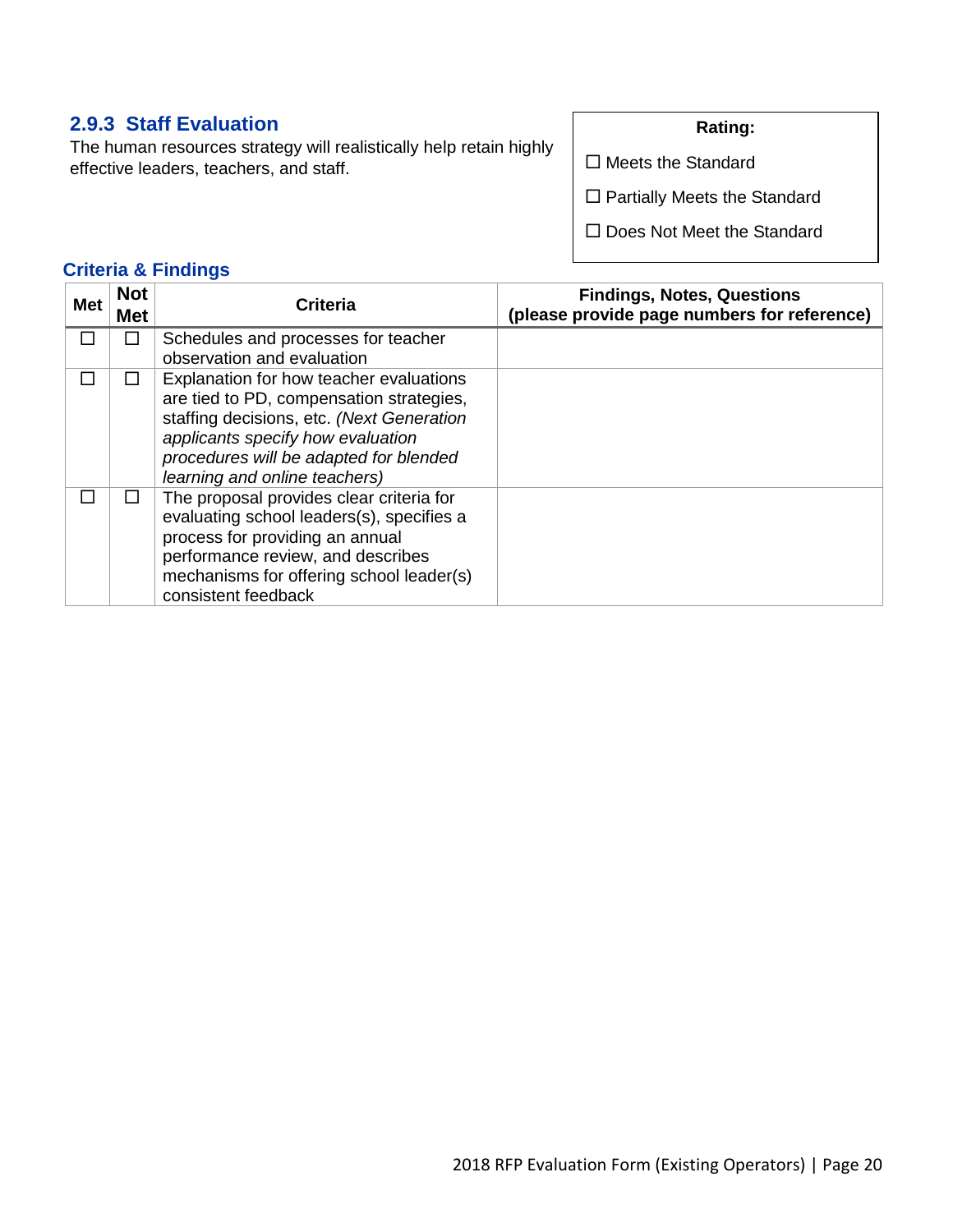# **2.10 Design Team Experience and Capacity**

The design team's (or existing school network's) experience and track record demonstrate the capacity to open and operate a high-quality charter school.

**Rating:**

 $\square$  Meets the Standard

□ Partially Meets the Standard

□ Does Not Meet the Standard

| <b>Met</b> | <b>Not</b><br><b>Met</b> | <b>Criteria</b>                                                                                                                                                                                                                                              | <b>Findings, Notes, Questions</b><br>(please provide page numbers for reference) |
|------------|--------------------------|--------------------------------------------------------------------------------------------------------------------------------------------------------------------------------------------------------------------------------------------------------------|----------------------------------------------------------------------------------|
| □          | $\Box$                   | A summary for each design team member<br>with details on each person's experience<br>and credentials, role during the design<br>phase, and intended role in the proposed<br>school                                                                           |                                                                                  |
| $\Box$     | $\Box$                   | Design team members and founding board<br>members that possess the wide-ranging<br>skills and experience needed to open,<br>operate, and sustain a high-quality charter<br>school, including previous experience<br>serving the school's targeted population |                                                                                  |
| $\Box$     | $\Box$                   | Clear explanations of the role(s) of<br>consultant(s) in developing the proposal or<br>implementing the proposed model (if<br>approved to open)                                                                                                              |                                                                                  |
| $\Box$     | $\Box$                   | Clearly delineated roles and<br>responsibilities for each member of the<br>instructional leadership team that are<br>reflected in the attached job descriptions                                                                                              |                                                                                  |
| $\Box$     | $\Box$                   | Quantitative evidence of instructional<br>leaders' individual track records of driving<br>significant academic gains with similar<br>student populations in a school setting                                                                                 |                                                                                  |
| □          | $\Box$                   | A well-rounded leadership team that<br>collectively has the qualifications and track<br>record necessary to ensure the successful<br>implementation of the academic,<br>operational, and financial operations of the<br>school                               |                                                                                  |
| $\Box$     | □                        | Clear plans to provide sufficient leadership<br>development and support to address any<br>gaps in skill or experience to ensure<br>success in a given role                                                                                                   |                                                                                  |
| $\Box$     | □                        | (Existing National Operator only): Student<br>demographic information and quantitative<br>academic growth, attainment, and<br>behavioral performance data for every<br>existing school in the network                                                        |                                                                                  |
| $\Box$     | $\Box$                   | (Existing National Operator only): Half of<br>the schools in an existing operator's<br>national network meet the criteria for                                                                                                                                |                                                                                  |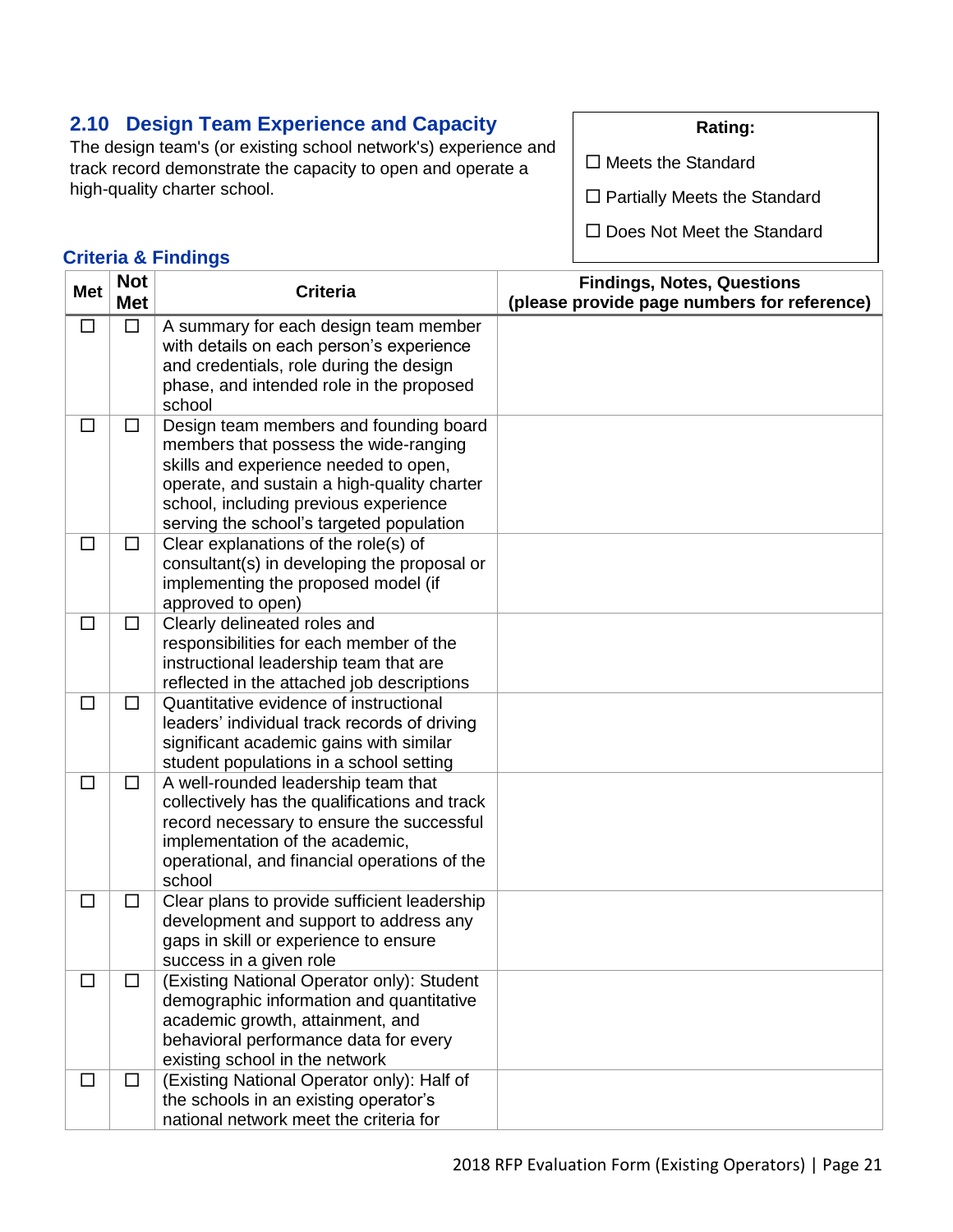| <b>Met</b> | <b>Not</b><br><b>Met</b> | <b>Criteria</b>                                                                                                                                                                                                                                                                                                                                                                                                | <b>Findings, Notes, Questions</b><br>(please provide page numbers for reference) |
|------------|--------------------------|----------------------------------------------------------------------------------------------------------------------------------------------------------------------------------------------------------------------------------------------------------------------------------------------------------------------------------------------------------------------------------------------------------------|----------------------------------------------------------------------------------|
|            |                          | demonstrating a proven track record for<br>academic growth, attainment, and<br>behavioral metrics, as outlined in Appendix<br>1 of the Resource Guide                                                                                                                                                                                                                                                          |                                                                                  |
|            |                          | (If an existing operator does not currently<br>have any schools in its network that serve<br>a similar student population to the<br>anticipated student body in Chicago) A<br>clear rationale as to why the design team<br>believes the model will translate to the<br>targeted student population with a<br>description of the additional supports to<br>meet the needs of the targeted student<br>population |                                                                                  |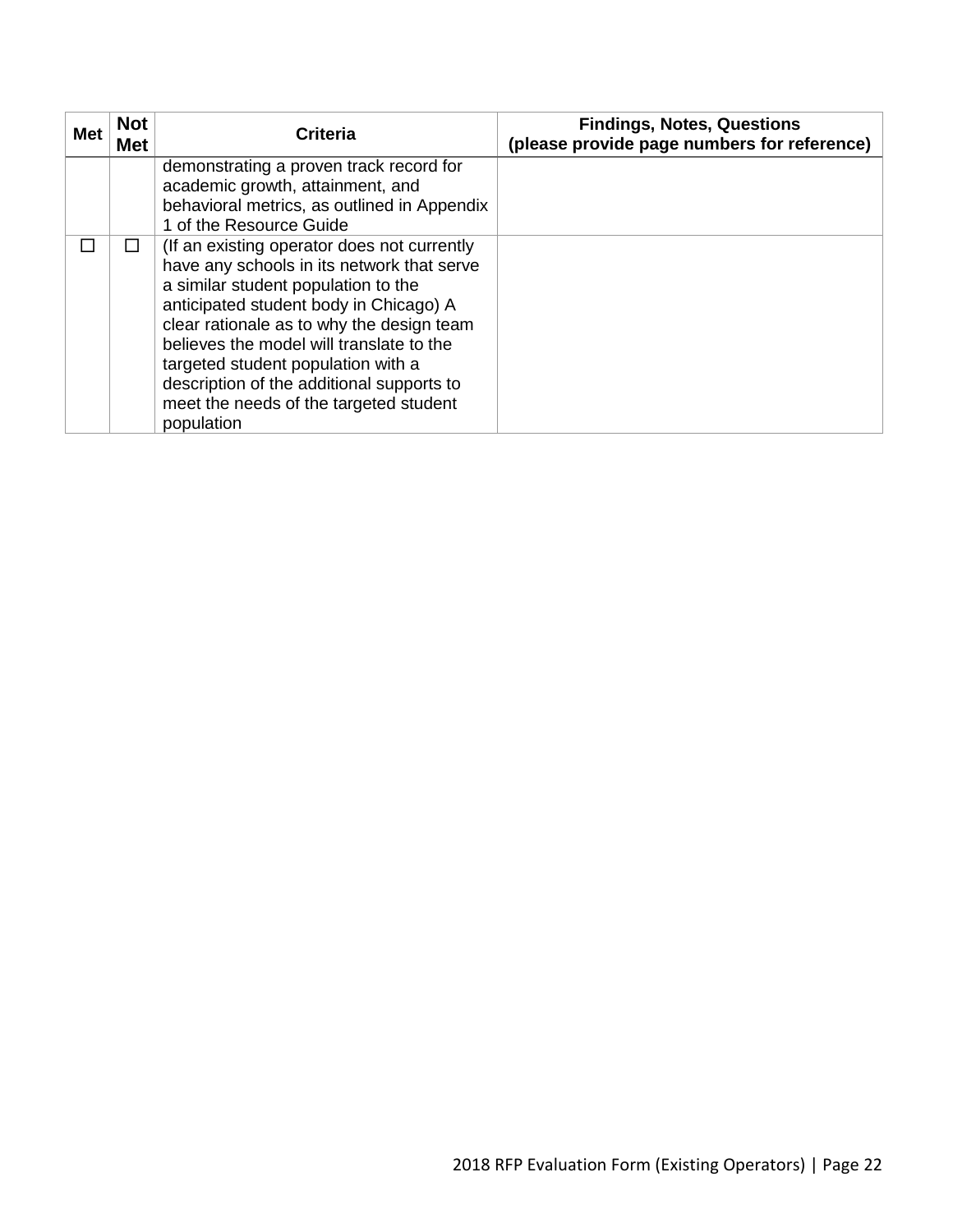# Domain 3: Business Plan

Key Question: Does the existing organization have a strategic growth plan and the academic, financial, and operational capacity to successfully open, operate, and oversee the proposed new school(s)?

# **3.1 Growth Plan**

The organization has conducted a strategic planning process and analyzed its own capacity to support the proposed pace and scope of growth.

### **Rating:**

 $\square$  Meets the Standard

 $\square$  Partially Meets the Standard

□ Does Not Meet the Standard

| <b>Met</b> | <b>Not</b><br><b>Met</b> | <b>Criteria</b>                                                                                                                                                                                    | <b>Findings, Notes, Questions</b><br>(please provide page numbers for reference) |
|------------|--------------------------|----------------------------------------------------------------------------------------------------------------------------------------------------------------------------------------------------|----------------------------------------------------------------------------------|
| $\Box$     | □                        | Clear identification of any areas in which<br>the new school(s) will depart from the<br>existing policies and practices of the<br>proven school model                                              |                                                                                  |
| □          | $\Box$                   | Plans and timelines for the development of<br>any aspects of the school that will differ<br>from the existing model                                                                                |                                                                                  |
| □          | □                        | A list of all proposals for schools that are<br>pending or recently approved by other<br>authorizers                                                                                               |                                                                                  |
| □          | □                        | A sound and convincing rationale for the<br>number of schools, location, and pace of<br>growth, including expansion into Chicago<br>specifically (if not already operating<br>schools in the city) |                                                                                  |
| □          | □                        | An explanation for how growth helps<br>advance the organization's mission and<br>vision                                                                                                            |                                                                                  |
| □          | □                        | A description of a thoughtful and<br>performance-based approach to<br>replication decisions, guided by clearly-<br>defined academic, operational, and<br>financial benchmarks                      |                                                                                  |
| $\Box$     | □                        | An honest and realistic assessment of the<br>risks associated with growth                                                                                                                          |                                                                                  |
| □          | □                        | A discussion of how the organization plans<br>to continue to provide high-quality services<br>despite the risks posed by growth                                                                    |                                                                                  |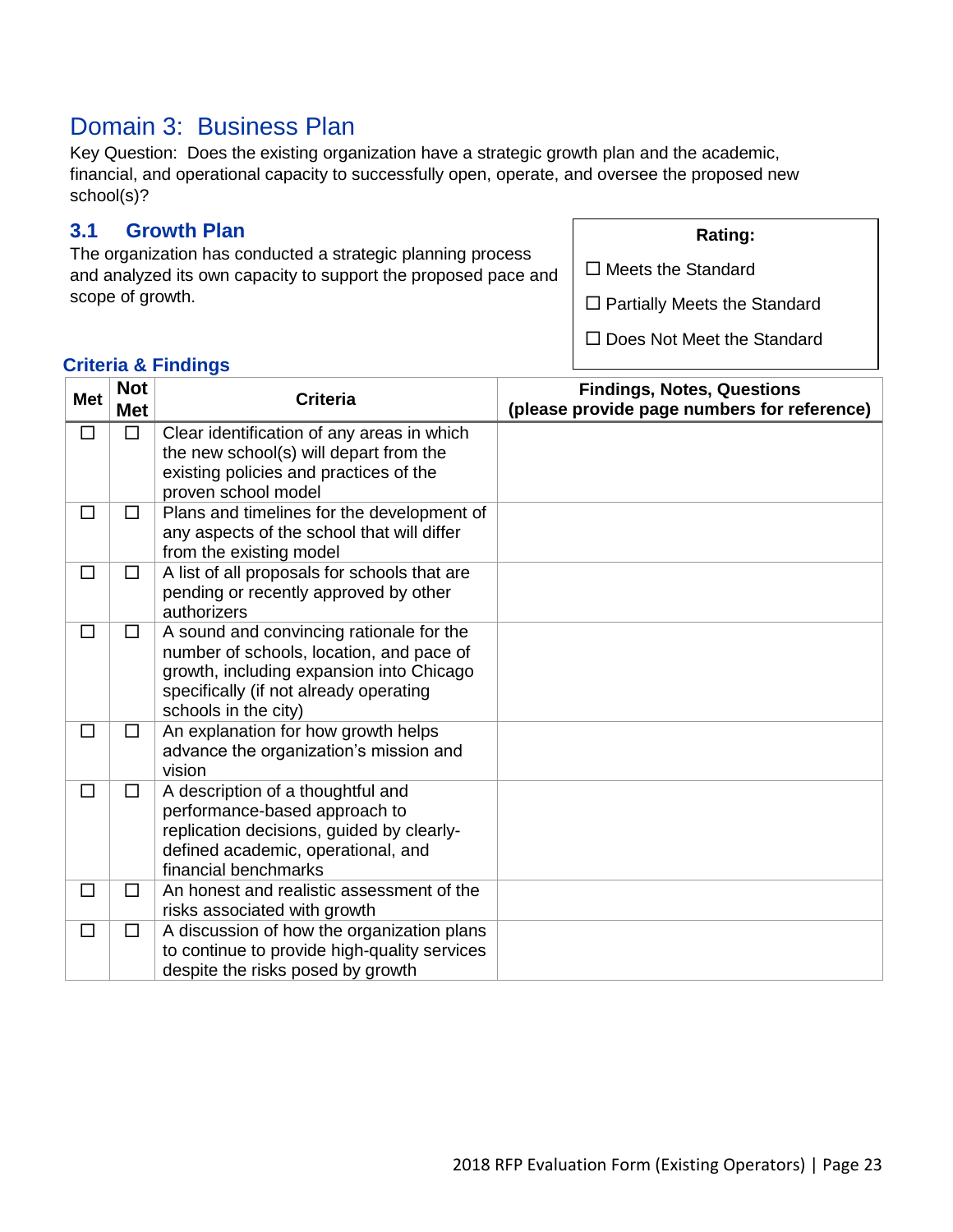# **3.2 Academic Capacity**

The organization has clear plans and systems in place to implement a high-quality educational model with fidelity.

**Rating:**

 $\square$  Meets the Standard

□ Partially Meets the Standard

□ Does Not Meet the Standard

### **Criteria & Findings**

| Met | <b>Not</b><br>Met | <b>Criteria</b>                                                                                                                                                                                                                                                                   | <b>Findings, Notes, Questions</b><br>(please provide page numbers for reference) |
|-----|-------------------|-----------------------------------------------------------------------------------------------------------------------------------------------------------------------------------------------------------------------------------------------------------------------------------|----------------------------------------------------------------------------------|
|     |                   | A clearly identified list and description of<br>non-negotiable features of the model that<br>align with the school's mission and a<br>description of the process through which<br>schools are afforded autonomy.                                                                  |                                                                                  |
|     |                   | (If the academic model will differ from the<br>one employed at existing schools) A<br>description of how the modified model will<br>effectively serve the targeted student<br>population, utilize rigorous curricula, and<br>ensure that teachers deliver powerful<br>instruction |                                                                                  |
|     |                   | A clear timeline and plan for the new<br>school to finalize any academic<br>autonomies prior to school opening                                                                                                                                                                    |                                                                                  |

#### *If required to respond to Section 3.2.3 - Oversight of Academic Performance:*

|   | A comprehensive strategy for timely and<br>regular assessments of performance and a<br>sound process for evaluating performance<br>against clearly identified benchmarks |  |
|---|--------------------------------------------------------------------------------------------------------------------------------------------------------------------------|--|
|   | Clearly identified roles and responsibilities<br>for monitoring academic outcomes at the<br>Board, network, and school level                                             |  |
|   | An established process for implementing<br>strategies to improve performance when<br>benchmarks are not met                                                              |  |
| H | Interventions that use robust, actionable<br>improvement plans with follow-ups at both<br>the school and organizational levels to<br>address identified issues           |  |
|   | A convincing plan to significantly improve<br>performance at failing school(s) while<br>simultaneously opening new schools                                               |  |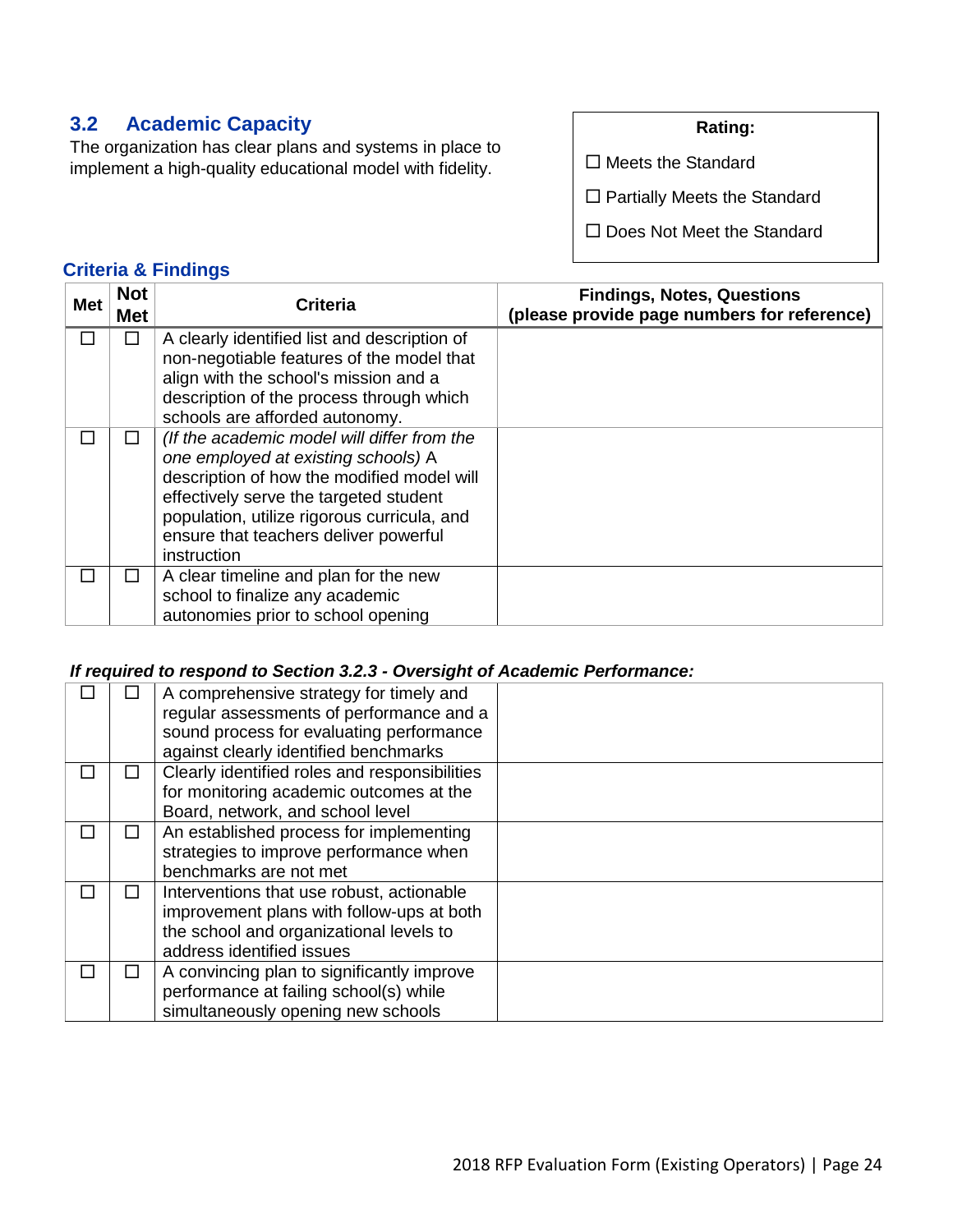# **3.3 Operational Capacity**

The operator has demonstrated the organizational capacity to support the opening, operation, and oversight of additional school(s).

#### **Rating:**

 $\square$  Meets the Standard

□ Partially Meets the Standard

□ Does Not Meet the Standard

| <b>Met</b> | <b>Not</b><br>Met | <b>Criteria</b>                                                                                                                                                                                                                  | <b>Findings, Notes, Questions</b><br>(please provide page numbers for reference) |
|------------|-------------------|----------------------------------------------------------------------------------------------------------------------------------------------------------------------------------------------------------------------------------|----------------------------------------------------------------------------------|
| П          | П                 | Sensible and clear decision-making<br>authority assigned to the board, network<br>leadership, management organization (if<br>applicable), school administration, and any<br>school advisory bodies or parent/teacher<br>councils |                                                                                  |
| П          | $\mathsf{L}$      | Clearly identified services and resources<br>provided by the network and any national,<br>state-wide, or regional offices to support<br>the growth strategy                                                                      |                                                                                  |
| П          | П                 | A human resources strategy that will<br>realistically identify and attract highly<br>effective teachers, leaders, and staff who<br>are committed to fulfilling the school's<br>mission                                           |                                                                                  |
| П          | П                 | Established "sources" or pipelines of talent<br>to help fill all positions with quality hires                                                                                                                                    |                                                                                  |
| П          | □                 | Sufficient resources dedicated to recruiting<br>and hiring efforts                                                                                                                                                               |                                                                                  |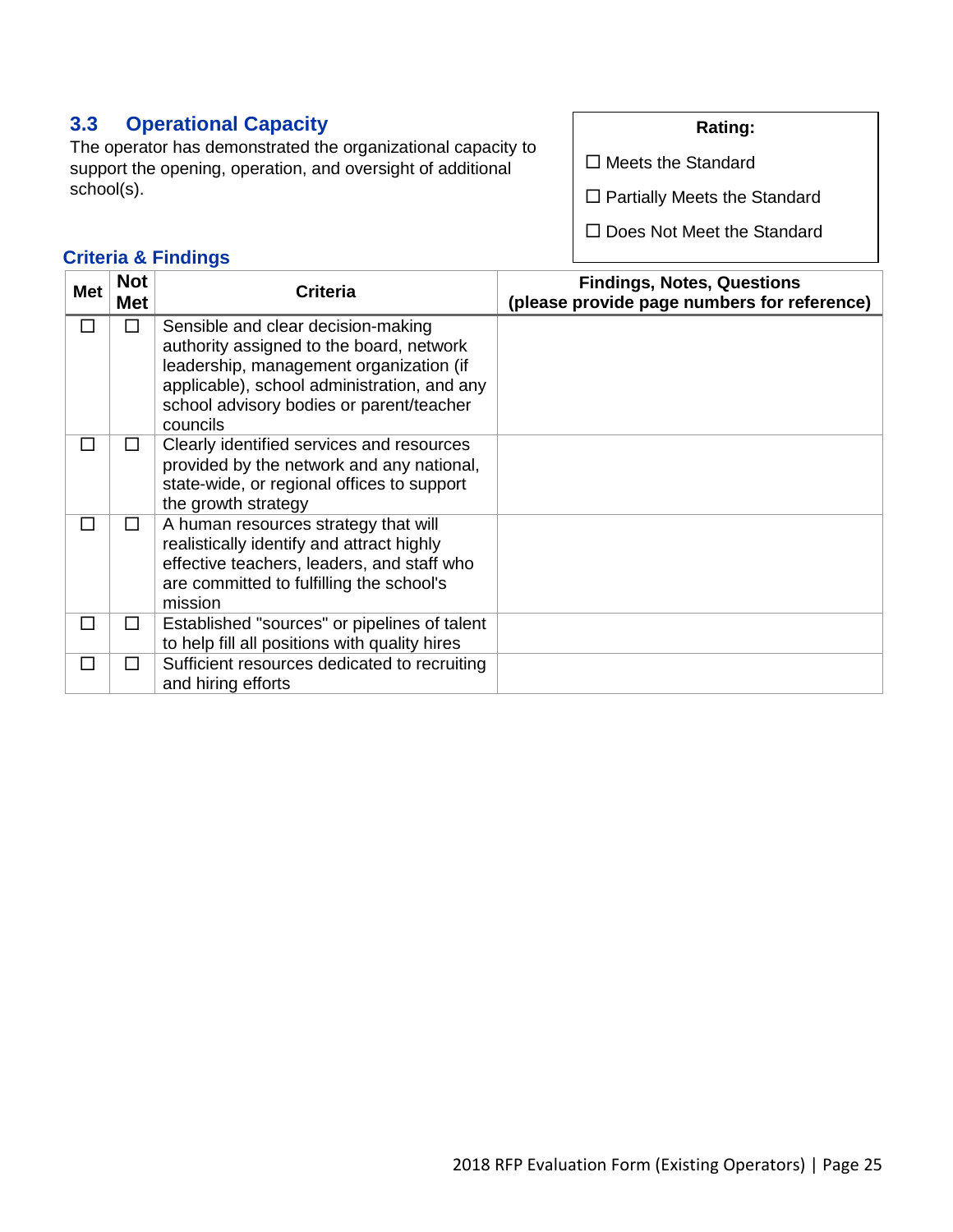# **3.4 Financial Soundness**

The financial forms are complete, include clear and reasonable assumptions, reflect sustainability and financial health, and are aligned with the school's mission and priorities.

#### **Rating:**

 $\square$  Meets the Standard

□ Partially Meets the Standard

□ Does Not Meet the Standard

| <b>Met</b> | <b>Not</b><br><b>Met</b> | <b>Criteria</b>                                                                                                                                                                                                             | <b>Findings, Notes, Questions</b><br>(please provide page numbers for reference) |
|------------|--------------------------|-----------------------------------------------------------------------------------------------------------------------------------------------------------------------------------------------------------------------------|----------------------------------------------------------------------------------|
| $\Box$     | $\Box$                   | A reasonable multi-year budget that<br>reflects financial health, includes all<br>schools and the central organization<br>structure (if applicable), and maintains (at<br>a minimum) a positive cumulative cash<br>position |                                                                                  |
| $\Box$     | $\Box$                   | Reasonable assumptions with sufficient<br>detail and specificity to allow for an<br>assessment of fiscal viability                                                                                                          |                                                                                  |
| $\Box$     | $\Box$                   | An explanation for how spending aligns<br>with the school's mission, vision, and<br>philosophy                                                                                                                              |                                                                                  |
| $\Box$     | $\Box$                   | Sound revenue projections and planned<br>expenditures that reflect all aspects of the<br>school model (including blended learning<br>costs, if applicable)                                                                  |                                                                                  |
| $\Box$     | $\Box$                   | Capital funding for school facilities with<br>clearly identified sources of funding                                                                                                                                         |                                                                                  |
| $\Box$     | $\Box$                   | Adequate reserves and contingency plans<br>based on the minimum enrollment needed<br>for solvency, especially during the start-up<br>years of the new school(s)                                                             |                                                                                  |
| □          | $\Box$                   | Reasonable fundraising plans that clearly<br>identify the amount of additional revenue<br>needed to maintain financial viability over<br>the five-year contract                                                             |                                                                                  |
| $\Box$     | $\Box$                   | Evidence of existing relationships with<br>potential funders and current levels of<br>interest that suggest the fundraising plan is<br>viable                                                                               |                                                                                  |
| $\Box$     | $\Box$                   | Contingency plans in the event that<br>development goals are not realized                                                                                                                                                   |                                                                                  |
| □          | $\Box$                   | The most recent audited financial<br>statements and federal tax returns from<br>the national operator or MO indicate strong<br>liquidity and a healthy capital structure to<br>support the future growth projections        |                                                                                  |
| □          | $\Box$                   | Comprehensive fiscal management,<br>monitoring, and oversight policies and<br>controls that clarify who has authority of<br>the school's fiscal affairs, internal controls,                                                 |                                                                                  |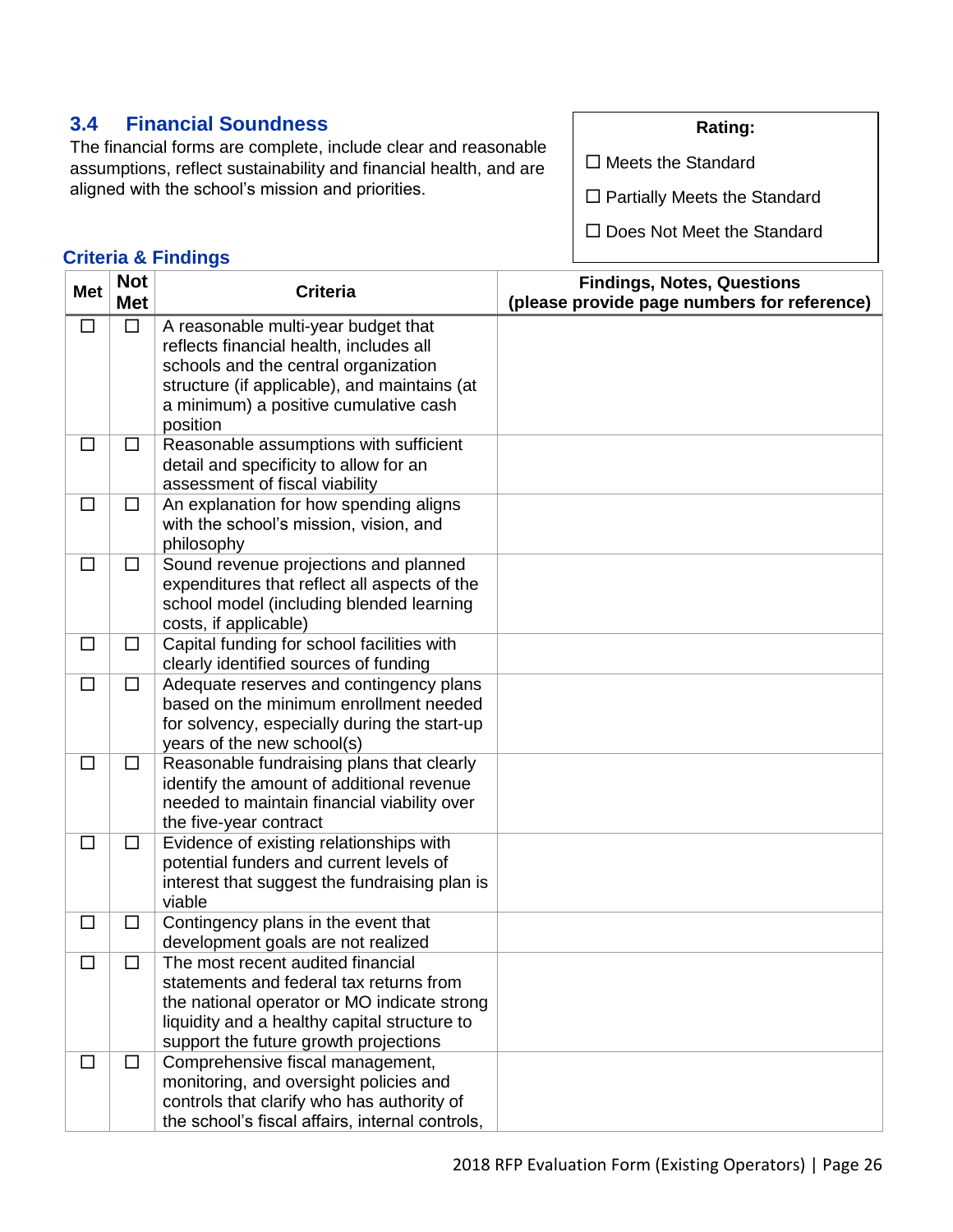| <b>Met</b> | <b>Not</b><br><b>Met</b> | <b>Criteria</b>                                                                                                                                                                                                      | <b>Findings, Notes, Questions</b><br>(please provide page numbers for reference) |
|------------|--------------------------|----------------------------------------------------------------------------------------------------------------------------------------------------------------------------------------------------------------------|----------------------------------------------------------------------------------|
|            |                          | accounting practices, purchasing, and<br>payroll policies                                                                                                                                                            |                                                                                  |
| $\Box$     | □                        | A function for receiving revenue, paying<br>expenses, disbursing payroll, maintaining<br>financial records, and generating reports                                                                                   |                                                                                  |
| $\Box$     | □                        | Financial reporting structures that make<br>cash flow clear, provide budget-versus-<br>actual numbers, and plan for annual<br>external audits                                                                        |                                                                                  |
| П          | ΙI                       | A description of how the Board will receive<br>updates and monitor the school's financial<br>position, including a list of all financial<br>reports generated, the frequency of<br>generation, and responsible party |                                                                                  |
| П          | п                        | A clearly identified staff member<br>responsible for directly managing and<br>overseeing the school's budget                                                                                                         |                                                                                  |
| ΙI         | $\mathsf{L}$             | A clear and adequate catalog of financial<br>reports generated and to be generated,<br>indicating frequency and responsible party                                                                                    |                                                                                  |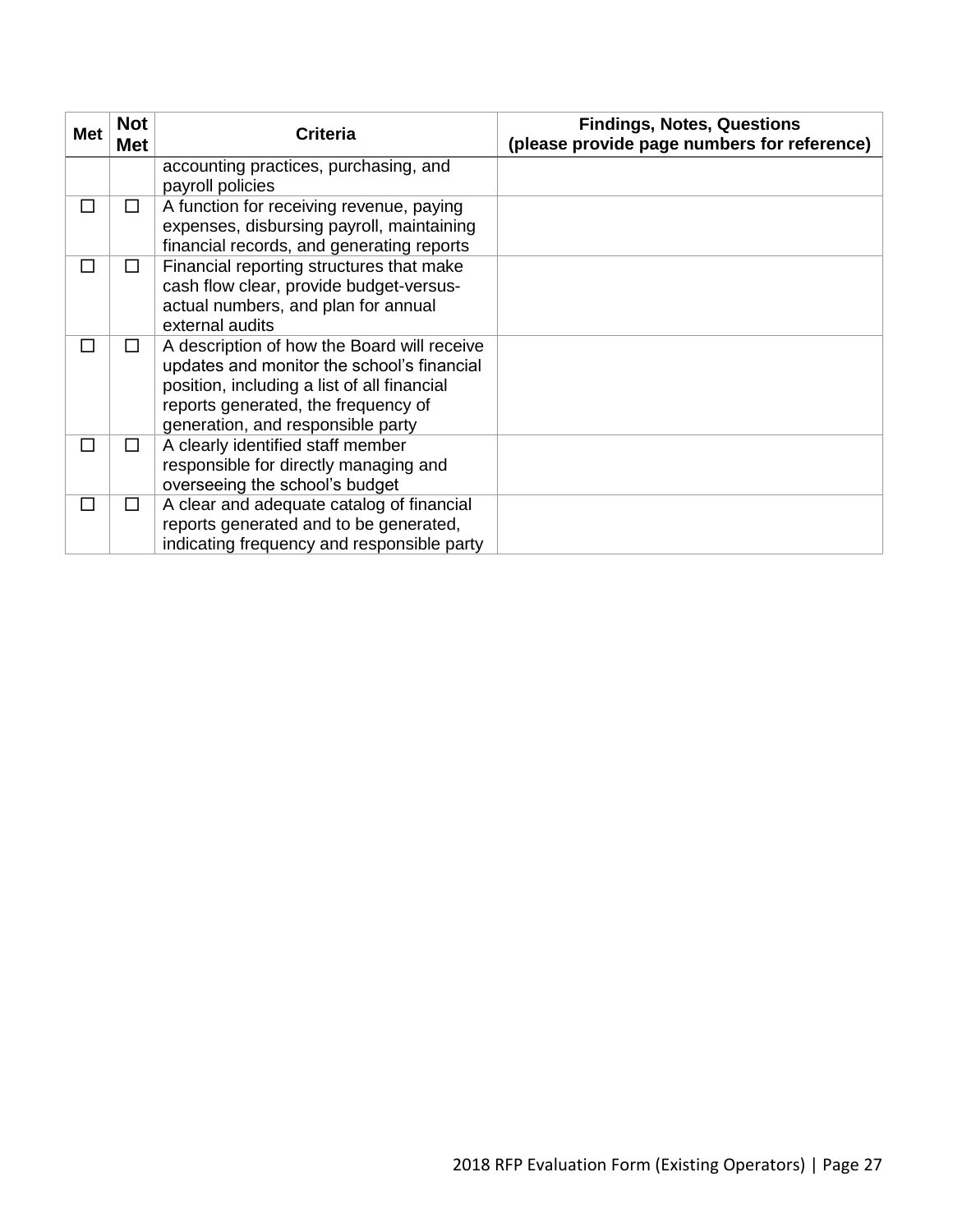# Domain 4: Management Organizations (MOs)

Key Question: Does the proposal provide a plan and evidence for how the proposed MO will contribute to the overall success of the school? Does the proposal provide appropriate oversight structures?

## **4.1 MO Contract**

The draft MO agreement clearly articulates the terms and scope of services provided by the MO.

**Rating:**

 $\square$  Meets the Standard

 $\square$  Partially Meets the Standard

**Criteria & Findings**

| <b>Met</b> | <b>Not</b><br><b>Met</b> | <b>Criteria</b>                                                                          | <b>Findings, Notes, Questions</b><br>(please provide page numbers for reference) |
|------------|--------------------------|------------------------------------------------------------------------------------------|----------------------------------------------------------------------------------|
| $\Box$     | $\Box$                   | A description of the MO selection process                                                |                                                                                  |
|            |                          | and criteria that the founding or existing                                               |                                                                                  |
|            |                          | board used to assess the MO's academic,                                                  |                                                                                  |
|            |                          | financial, and organizational track record                                               |                                                                                  |
| $\Box$     | $\Box$                   | Evidence that the founding or existing                                                   |                                                                                  |
|            |                          | board conducted appropriate additional                                                   |                                                                                  |
|            |                          | due diligence on the MO prior to                                                         |                                                                                  |
|            |                          | Application submission                                                                   |                                                                                  |
| □          | $\Box$                   | Clearly articulated contract terms clarifying                                            |                                                                                  |
|            |                          | the relationship, roles, and responsibilities<br>of the proposed school's Board, the MO, |                                                                                  |
|            |                          | and school administration and staff                                                      |                                                                                  |
|            |                          | A draft MO contract that does the                                                        |                                                                                  |
|            |                          | following:                                                                               |                                                                                  |
| $\Box$     | $\Box$                   | Clearly describes the services to be<br>$\bullet$                                        |                                                                                  |
|            |                          | provided by the MO                                                                       |                                                                                  |
| □          | □                        | Identifies the compensation to be paid<br>$\bullet$                                      |                                                                                  |
| $\Box$     | □                        | for MO services                                                                          |                                                                                  |
|            |                          | Clearly articulates financial controls<br>$\bullet$<br>and oversight                     |                                                                                  |
| $\Box$     | $\Box$                   | Provides methods of contract oversight<br>$\bullet$<br>and enforcement                   |                                                                                  |
| □          | $\Box$                   | Provides conditions for contract<br>$\bullet$                                            |                                                                                  |
|            |                          | renewal or termination                                                                   |                                                                                  |
| $\Box$     | □                        | Establishes the primacy of the charter<br>$\bullet$<br>contract over the MO contract     |                                                                                  |
| $\Box$     | $\Box$                   | Identifies the proposed school's Board<br>$\bullet$                                      |                                                                                  |
|            |                          | as the party ultimately responsible for                                                  |                                                                                  |
|            |                          | the school                                                                               |                                                                                  |
| □          | $\Box$                   | Defines the MO as a service provider<br>$\bullet$                                        |                                                                                  |
| $\Box$     | $\Box$                   | Prohibits a third party from selecting,<br>$\bullet$                                     |                                                                                  |
|            |                          | approving, employing, compensating,                                                      |                                                                                  |
|            |                          | or serving as school governing board<br>members                                          |                                                                                  |
| □          | □                        | Requires the school governing board                                                      |                                                                                  |
|            |                          | to select, retain, and compensate the                                                    |                                                                                  |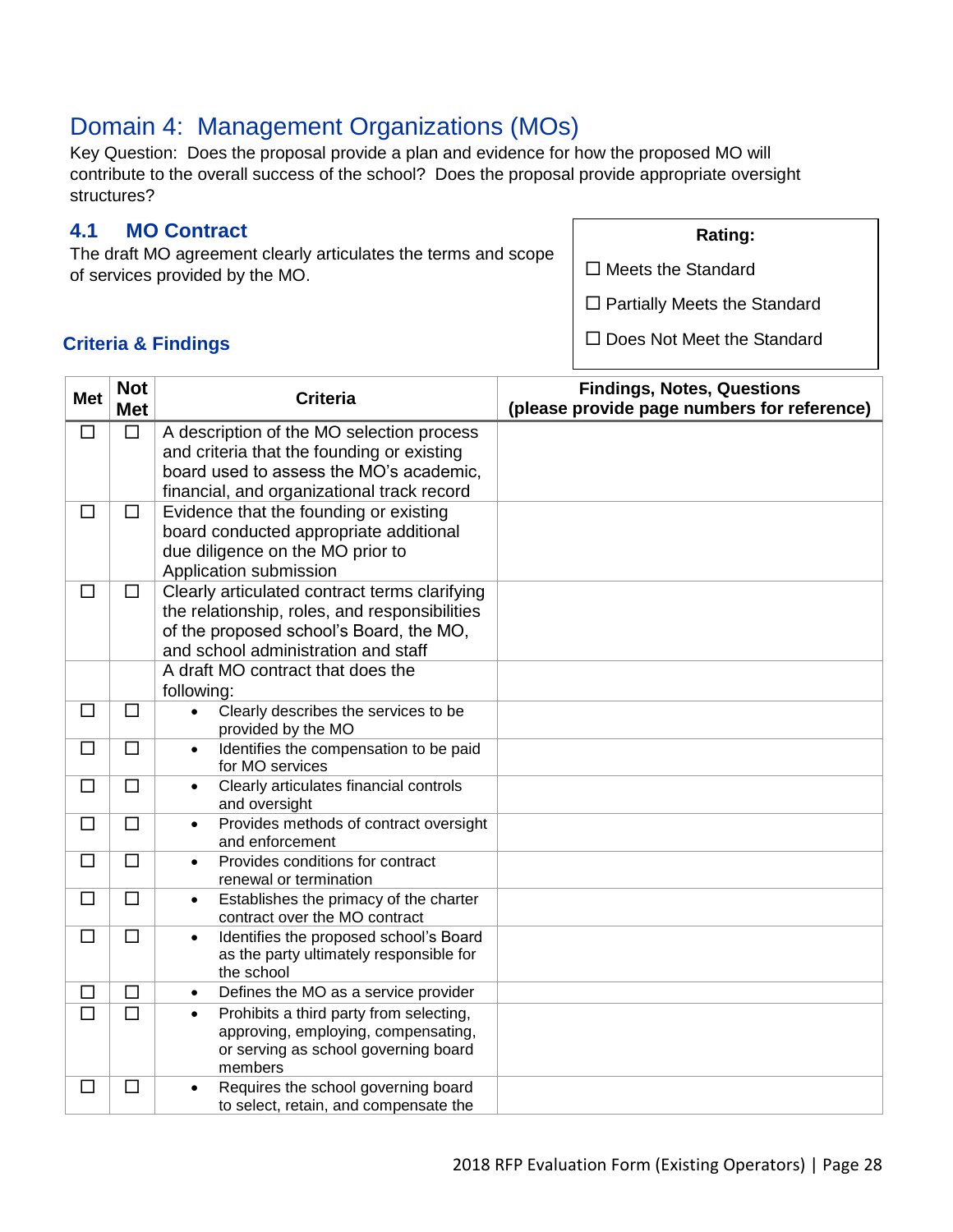| <b>Met</b> | <b>Not</b><br><b>Met</b> | <b>Criteria</b>                                                                                                                                         | <b>Findings, Notes, Questions</b><br>(please provide page numbers for reference) |
|------------|--------------------------|---------------------------------------------------------------------------------------------------------------------------------------------------------|----------------------------------------------------------------------------------|
|            |                          | school attorney, accountant, and audit<br>firm                                                                                                          |                                                                                  |
|            | $\sim$                   | States that no MO staff can be<br>simultaneously employed by the<br>charter school                                                                      |                                                                                  |
|            | ΙI                       | Provides terms to avoid conflicts of<br>interest between the board and MO                                                                               |                                                                                  |
|            | ΙI                       | Requires that all materials purchased<br>with public funds are property of the<br>school, not the MO                                                    |                                                                                  |
|            | ΙI                       | A clearly articulated compensation and/or<br>fee structure for MO services                                                                              |                                                                                  |
|            | П                        | An explanation of the MO's role in<br>selecting the school leader, who employs<br>the school leader, and whether the school<br>leader reports to the MO |                                                                                  |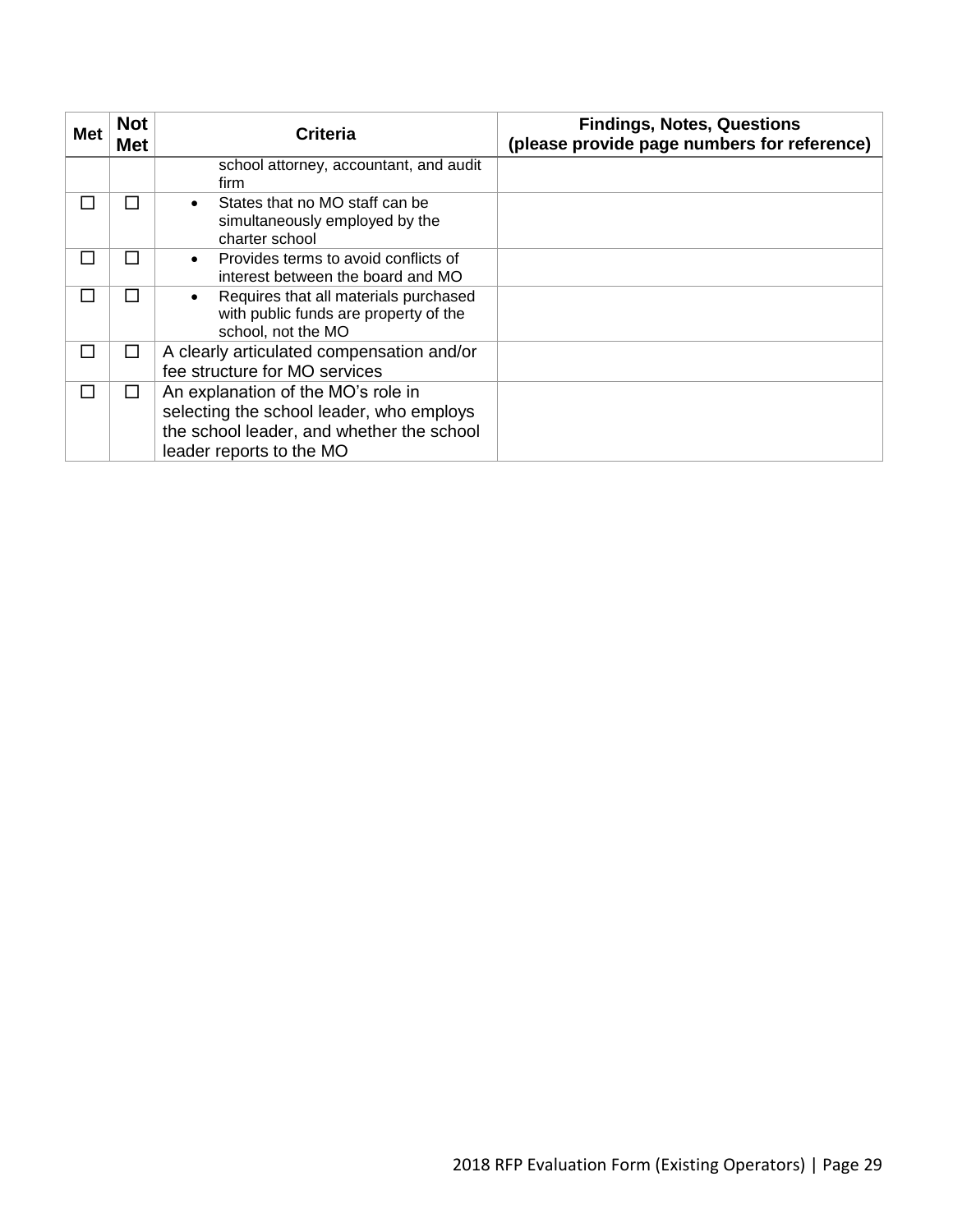# **4.2 MO Oversight**

The proposal provides reasonable and enforceable plans for the board to monitor the MO's performance and hold it accountable for meeting defined performance benchmarks.

#### **Rating:**

- $\square$  Meets the Standard
- □ Partially Meets the Standard
- □ Does Not Meet the Standard

| <b>Met</b> | <b>Not</b><br><b>Met</b> | <b>Criteria</b>                                                    | <b>Findings, Notes, Questions</b><br>(please provide page numbers for reference) |
|------------|--------------------------|--------------------------------------------------------------------|----------------------------------------------------------------------------------|
|            |                          | A description of the process that the board                        |                                                                                  |
|            |                          | will use to monitor MO performance, which                          |                                                                                  |
|            |                          | should discuss:                                                    |                                                                                  |
|            | H                        | Quantitative performance indicators<br>٠                           |                                                                                  |
|            |                          | Consequences if performance<br>$\bullet$<br>benchmarks are not met |                                                                                  |
| П          |                          | Regular evaluation procedures                                      |                                                                                  |
| П          | H                        | Scheduled renewal decision making by<br>the school's Board         |                                                                                  |
|            |                          | Clear acknowledgment of the board's                                |                                                                                  |
|            |                          | capacity to terminate the relationship with                        |                                                                                  |
|            |                          | the MO if necessary                                                |                                                                                  |